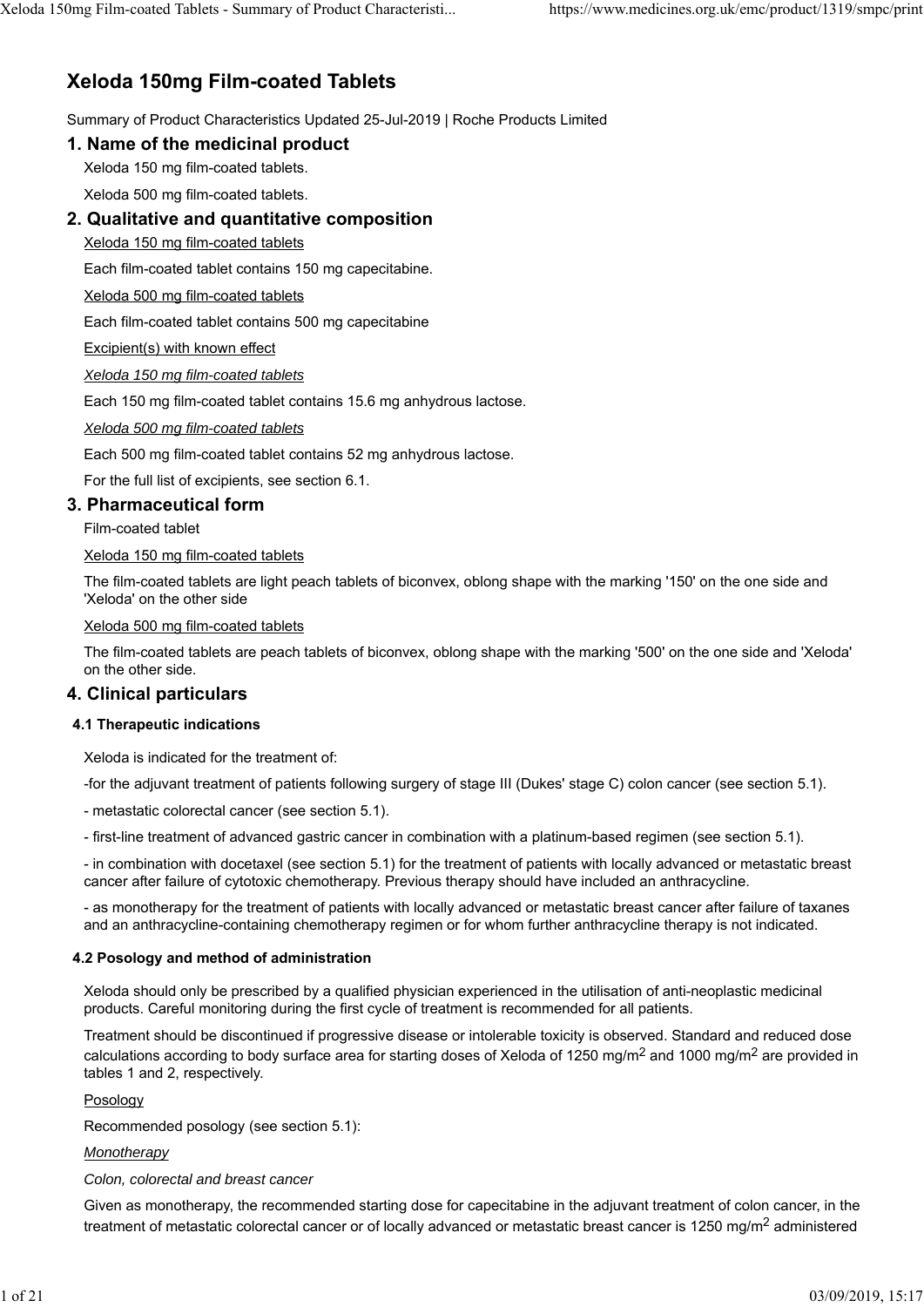twice daily (morning and evening; equivalent to 2500 mg/m<sup>2</sup> total daily dose) for 14 days followed by a 7-day rest period. Adjuvant treatment in patients with stage III colon cancer is recommended for a total of 6 months.

### *Combination therapy*

#### *Colon, colorectal and gastric cancer*

In combination treatment, the recommended starting dose of capecitabine should be reduced to 800 - 1000 mg/m<sup>2</sup> when administered twice daily for 14 days followed by a 7-day rest period, or to 625 mg/m<sup>2</sup> twice daily when administered continuously (see section 5.1). For combination with irinotecan, the recommended starting dose is 800 mg/m<sup>2</sup> when administered twice daily for 14 days followed by a 7-day rest period combined with irinotecan 200 mg/m<sup>2</sup> on day 1. The inclusion of bevacizumab in a combination regimen has no effect on the starting dose of capecitabine. Premedication to maintain adequate hydration and anti-emesis according to the cisplatin summary of product characteristics should be started prior to cisplatin administration for patients receiving the capecitabine plus cisplatin combination. Premedication with antiemetics according to the oxaliplatin summary of product characteristics is recommended for patients receiving the capecitabine plus oxaliplatin combination. Adjuvant treatment in patients with stage III colon cancer is recommended for a duration of 6 months.

### *Breast cancer*

In combination with docetaxel, the recommended starting dose of capecitabine in the treatment of metastatic breast cancer is 1250 mg/m<sup>2</sup> twice daily for 14 days followed by a 7- day rest period, combined with docetaxel at 75 mg/m<sup>2</sup> as a 1 hour intravenous infusion every 3 weeks. Premedication with an oral corticosteroid such as dexamethasone according to the docetaxel summary of product characteristics should be started prior to docetaxel administration for patients receiving the capecitabine plus docetaxel combination.

#### *Xeloda dose calculations*

Table 1 Standard and reduced dose calculations according to body surface area for a starting dose of capecitabine of 1250 mg/m<sup>2</sup>

|                                               | Dose level 1250 mg/m <sup>2</sup> (twice daily) |                                                                                                                                     |        |                                                |                                                |
|-----------------------------------------------|-------------------------------------------------|-------------------------------------------------------------------------------------------------------------------------------------|--------|------------------------------------------------|------------------------------------------------|
|                                               | Full dose<br>1250 mg/m <sup>2</sup>             | Number of 150 mg tablets<br>and/or 500 mg tablets per<br>administration (each<br>administration to be given<br>morning and evening) |        | Reduced dose<br>(75%)<br>950 mg/m <sup>2</sup> | Reduced dose<br>(50%)<br>625 mg/m <sup>2</sup> |
| <b>Body Surface Area</b><br>(m <sup>2</sup> ) | Dose per<br>administration (mg)                 | 150 mg                                                                                                                              | 500 mg | Dose per<br>administration (mg)                | Dose per administration<br>(mg)                |
| $≤1.26$                                       | 1500                                            |                                                                                                                                     | 3      | 1150                                           | 800                                            |
| $1.27 - 1.38$                                 | 1650                                            | 1                                                                                                                                   | 3      | 1300                                           | 800                                            |
| $1.39 - 1.52$                                 | 1800                                            | $\overline{2}$                                                                                                                      | 3      | 1450                                           | 950                                            |
| $1.53 - 1.66$                                 | 2000                                            |                                                                                                                                     | 4      | 1500                                           | 1000                                           |
| $1.67 - 1.78$                                 | 2150                                            | $\mathbf{1}$                                                                                                                        | 4      | 1650                                           | 1000                                           |
| 1.79 - 1.92                                   | 2300                                            | $\overline{2}$                                                                                                                      | 4      | 1800                                           | 1150                                           |
| $1.93 - 2.06$                                 | 2500                                            |                                                                                                                                     | 5      | 1950                                           | 1300                                           |
| $2.07 - 2.18$                                 | 2650                                            | 1                                                                                                                                   | 5      | 2000                                           | 1300                                           |
| ≥2.19                                         | 2800                                            | $\overline{2}$                                                                                                                      | 5      | 2150                                           | 1450                                           |

Table 2 Standard and reduced dose calculations according to body surface area for a starting dose of capecitabine of 1000 mg/m<sup>2</sup>

| Dose level 1000 mg/m <sup>2</sup> (twice daily) |                                                   |                       |                       |  |
|-------------------------------------------------|---------------------------------------------------|-----------------------|-----------------------|--|
| Full dose                                       | Number of 150 mg tablets                          | Reduced dose          | Reduced dose          |  |
|                                                 | and/or 500 mg tablets per<br>administration (each | (75%)                 | $(50\%)$              |  |
| 1000 mg/m <sup>2</sup>                          | administration to be given                        | 750 mg/m <sup>2</sup> | 500 mg/m <sup>2</sup> |  |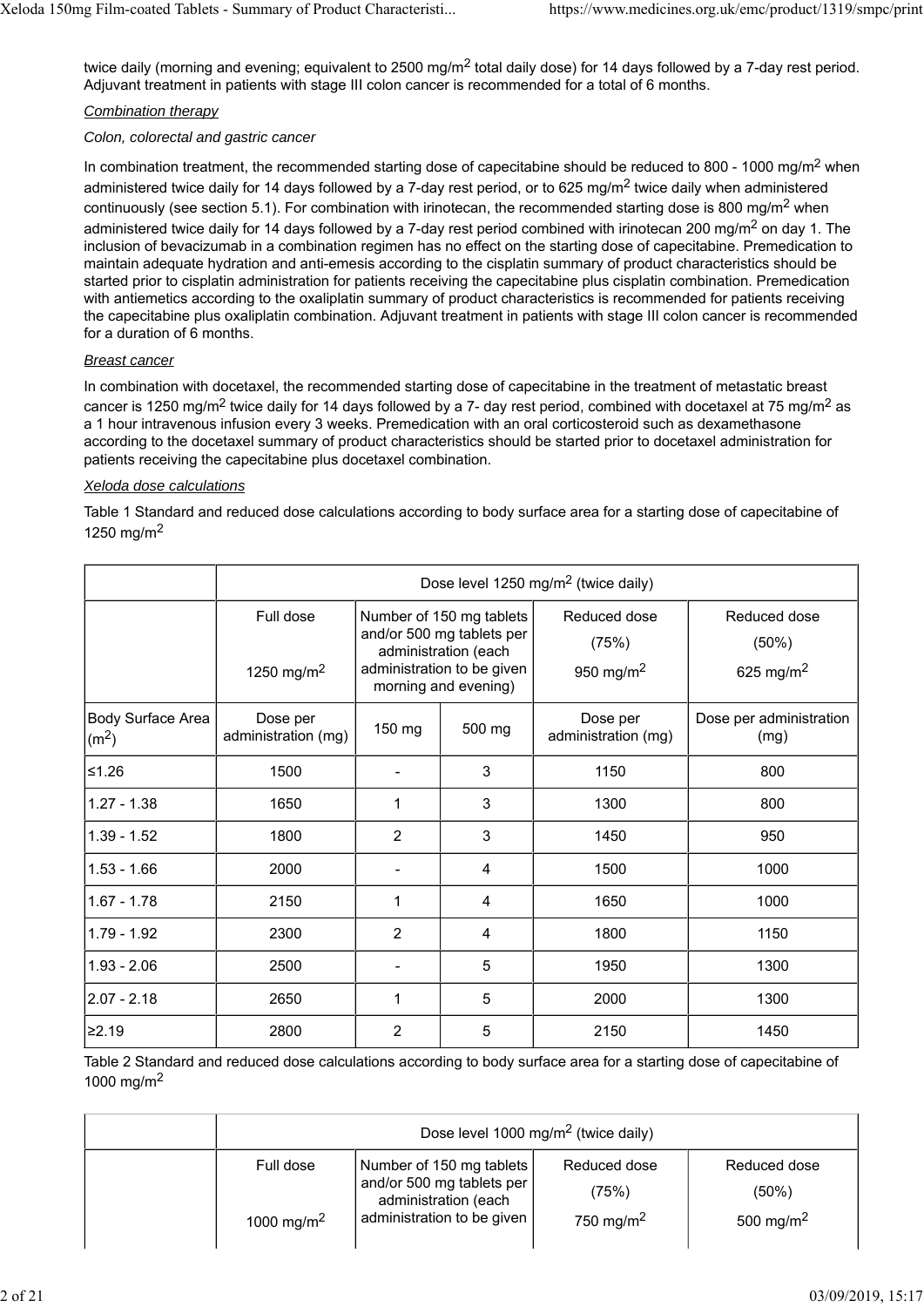|                                        |                                 |                | morning and evening) |                                 |                                 |
|----------------------------------------|---------------------------------|----------------|----------------------|---------------------------------|---------------------------------|
| Body Surface Area<br>(m <sup>2</sup> ) | Dose per<br>administration (mg) | 150 mg         | 500 mg               | Dose per<br>administration (mg) | Dose per administration<br>(mg) |
| 1.26≤                                  | 1150                            |                | $\overline{2}$       | 800                             | 600                             |
| $1.27 - 1.38$                          | 1300                            | $\overline{2}$ | $\overline{2}$       | 1000                            | 600                             |
| $1.39 - 1.52$                          | 1450                            | 3              | $\overline{2}$       | 1100                            | 750                             |
| $1.53 - 1.66$                          | 1600                            | 4              | $\overline{2}$       | 1200                            | 800                             |
| $1.67 - 1.78$                          | 1750                            | 5              | $\overline{2}$       | 1300                            | 800                             |
| $1.79 - 1.92$                          | 1800                            | $\overline{2}$ | 3                    | 1400                            | 900                             |
| $1.93 - 2.06$                          | 2000                            | $\blacksquare$ | 4                    | 1500                            | 1000                            |
| 2.07 - 2.18                            | 2150                            | 1              | 4                    | 1600                            | 1050                            |
| ≥2.19                                  | 2300                            | $\overline{c}$ | 4                    | 1750                            | 1100                            |

### *Posology adjustments during treatment*

### *General*

Toxicity due to capecitabine administration may be managed by symptomatic treatment and/or modification of the dose (treatment interruption or dose reduction). Once the dose has been reduced, it should not be increased at a later time. For those toxicities considered by the treating physician to be unlikely to become serious or life-threatening, e.g. alopecia, altered taste, nail changes, treatment can be continued at the same dose without reduction or interruption. Patients taking capecitabine should be informed of the need to interrupt treatment immediately if moderate or severe toxicity occurs. Doses of capecitabine omitted for toxicity are not replaced. The following are the recommended dose modifications for toxicity:

Table 3 Capecitabine dose reduction schedule (3 weekly cycle or continuous treatment)

| Toxicity grades* | Dose changes within a treatment cycle                                                                               | Dose adjustment for next<br>cycle/dose |
|------------------|---------------------------------------------------------------------------------------------------------------------|----------------------------------------|
|                  |                                                                                                                     | (% of starting dose)                   |
| • Grade 1        | Maintain dose level                                                                                                 | Maintain dose level                    |
| • Grade 2        |                                                                                                                     |                                        |
| -1st appearance  | Interrupt until resolved to grade 0-1                                                                               | 100%                                   |
| -2nd appearance  |                                                                                                                     | 75%                                    |
| -3rd appearance  |                                                                                                                     | 50%                                    |
| -4th appearance  | Discontinue treatment permanently                                                                                   | Not applicable                         |
| $\cdot$ Grade 3  |                                                                                                                     |                                        |
| -1st appearance  | Interrupt until resolved to grade 0-1                                                                               | 75%                                    |
| -2nd appearance  |                                                                                                                     | 50%                                    |
| -3rd appearance  | Discontinue treatment permanently                                                                                   | Not applicable                         |
| • Grade 4        |                                                                                                                     |                                        |
| -1st appearance  | Discontinue permanently                                                                                             | 50%                                    |
|                  | <b>or</b>                                                                                                           |                                        |
|                  | If physician deems it to be in the patient's best<br>interest to continue, interrupt until resolved to<br>grade 0-1 |                                        |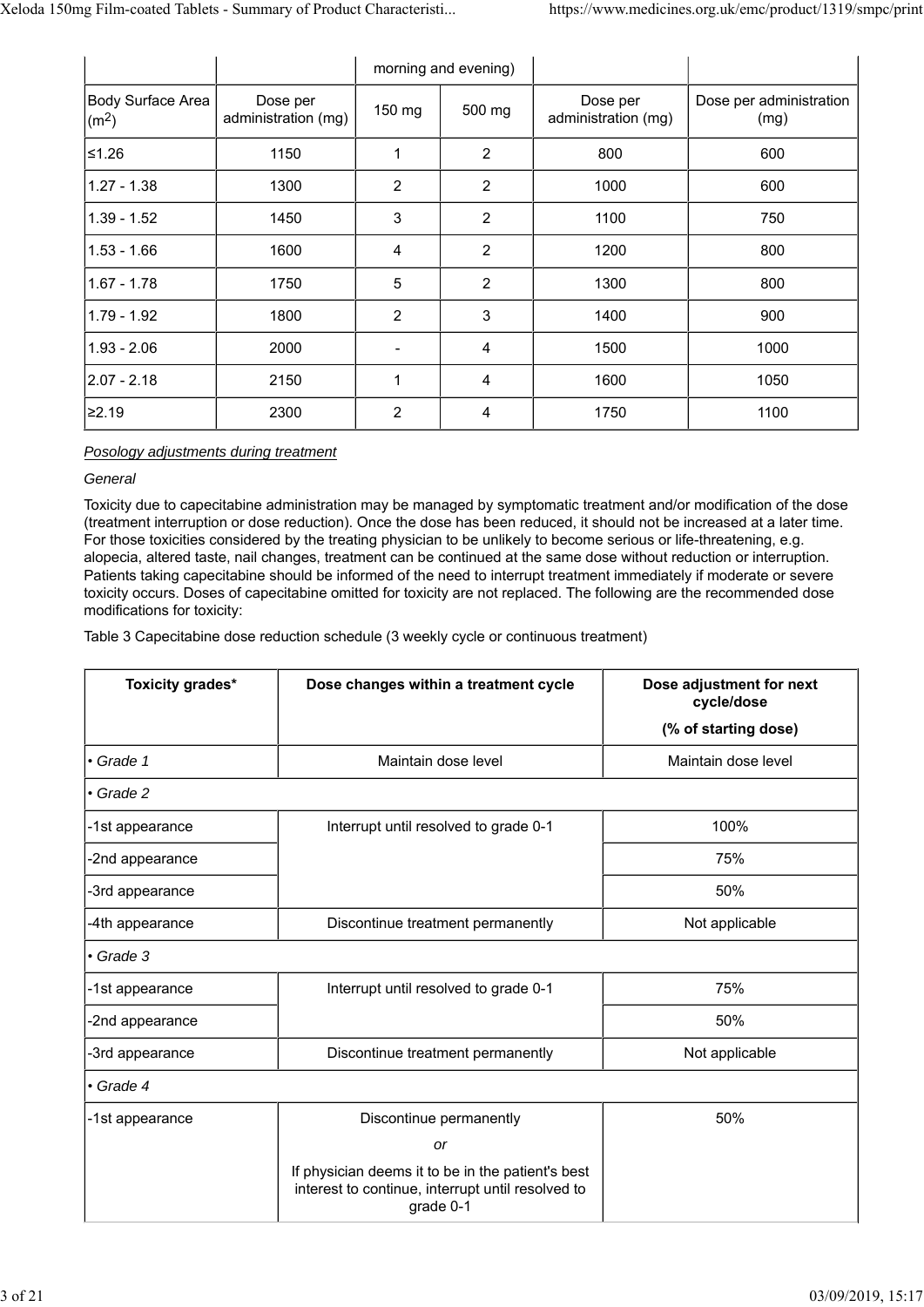| -2nd appearance | Discontinue permanently | applicable<br>Not |
|-----------------|-------------------------|-------------------|
|-----------------|-------------------------|-------------------|

\*According to the National Cancer Institute of Canada Clinical Trial Group (NCIC CTG) Common Toxicity Criteria (version 1) or the Common Terminology Criteria for Adverse Events (CTCAE) of the Cancer Therapy Evaluation Program, US National Cancer Institute, version 4.0. For hand-foot syndrome and hyperbilirubinemia, see section 4.4.

#### *Haematology*

Patients with baseline neutrophil counts of <1.5 x 10<sup>9</sup>/L and/or thrombocyte counts of <100 x 10<sup>9</sup>/L should not be treated with capecitabine. If unscheduled laboratory assessments during a treatment cycle show that the neutrophil count drops below 1.0 x 10<sup>9</sup>/L or that the platelet count drops below 75 x 10<sup>9</sup>/L, treatment with capecitabine should be interrupted.

*Dose modifications for toxicity when capecitabine is used as a 3 weekly cycle in combination with other medicinal products*

Dose modifications for toxicity when capecitabine is used as a 3 weekly cycle in combination with other medicinal products should be made according to table 3 above for capecitabine and according to the appropriate summary of product characteristics for the other medicinal product(s).

At the beginning of a treatment cycle, if a treatment delay is indicated for either capecitabine or the other medicinal product(s), then administration of all therapy should be delayed until the requirements for restarting all medicinal products are met.

During a treatment cycle for those toxicities considered by the treating physician not to be related to capecitabine, capecitabine should be continued and the dose of the other medicinal product should be adjusted according to the appropriate Prescribing Information.

If the other medicinal product(s) have to be discontinued permanently, capecitabine treatment can be resumed when the requirements for restarting capecitabine are met.

This advice is applicable to all indications and to all special populations.

*Dose modifications for toxicity when capecitabine is used continuously in combination with other medicinal products*

Dose modifications for toxicity when capecitabine is used continuously in combination with other medicinal products should be made according to table 3 above for capecitabine and according to the appropriate summary of product characteristics for the other medicinal product(s).

#### *Posology adjustments for special populations:*

#### *Hepatic impairment*

Insufficient safety and efficacy data are available in patients with hepatic impairment to provide a dose adjustment recommendation. No information is available on hepatic impairment due to cirrhosis or hepatitis.

#### *Renal impairment*

Capecitabine is contraindicated in patients with severe renal impairment (creatinine clearance below 30 ml/min [Cockcroft and Gault] at baseline). The incidence of grade 3 or 4 adverse reactions in patients with moderate renal impairment (creatinine clearance 30-50 ml/min at baseline) is increased compared to the overall population. In patients with moderate renal impairment at baseline, a dose reduction to 75% for a starting dose of 1250 mg/m<sup>2</sup> is recommended. In patients with moderate renal impairment at baseline, no dose reduction is required for a starting dose of 1000 mg/m2. In patients with mild renal impairment (creatinine clearance 51-80 ml/min at baseline) no adjustment of the starting dose is recommended. Careful monitoring and prompt treatment interruption is recommended if the patient develops a grade 2, 3 or 4 adverse event during treatment and subsequent dose adjustment as outlined in table 3 above. If the calculated creatinine clearance decreases during treatment to a value below 30 ml/min, Xeloda should be discontinued. These dose adjustment recommendations for renal impairment apply both to monotherapy and combination use (see also section "Elderly" below).

### *Elderly*

During capecitabine monotherapy, no adjustment of the starting dose is needed. However, grade 3 or 4 treatment-related adverse reactions were more frequent in patients ≥60 years of age compared to younger patients.

When capecitabine was used in combination with other medicinal products, elderly patients (≥65 years) experienced more grade 3 and grade 4 adverse drug reactions, including those leading to discontinuation, compared to younger patients. Careful monitoring of patients ≥60 years of age is advisable.

- *In combination with docetaxel*: an increased incidence of grade 3 or 4 treatment-related adverse reactions and treatment-related serious adverse reactions were observed in patients 60 years of age or more (see section 5.1). For patients 60 years of age or more, a starting dose reduction of capecitabine to 75% (950 mg/m<sup>2</sup> twice daily) is recommended. If no toxicity is observed in patients ≥60 years of age treated with a reduced capecitabine starting dose in combination with docetaxel, the dose of capecitabine may be cautiously escalated to 1250 mg/m2 twice daily.

### *Paediatric population*

There is no relevant use of capecitabine in the paediatric population in the indications colon, colorectal, gastric and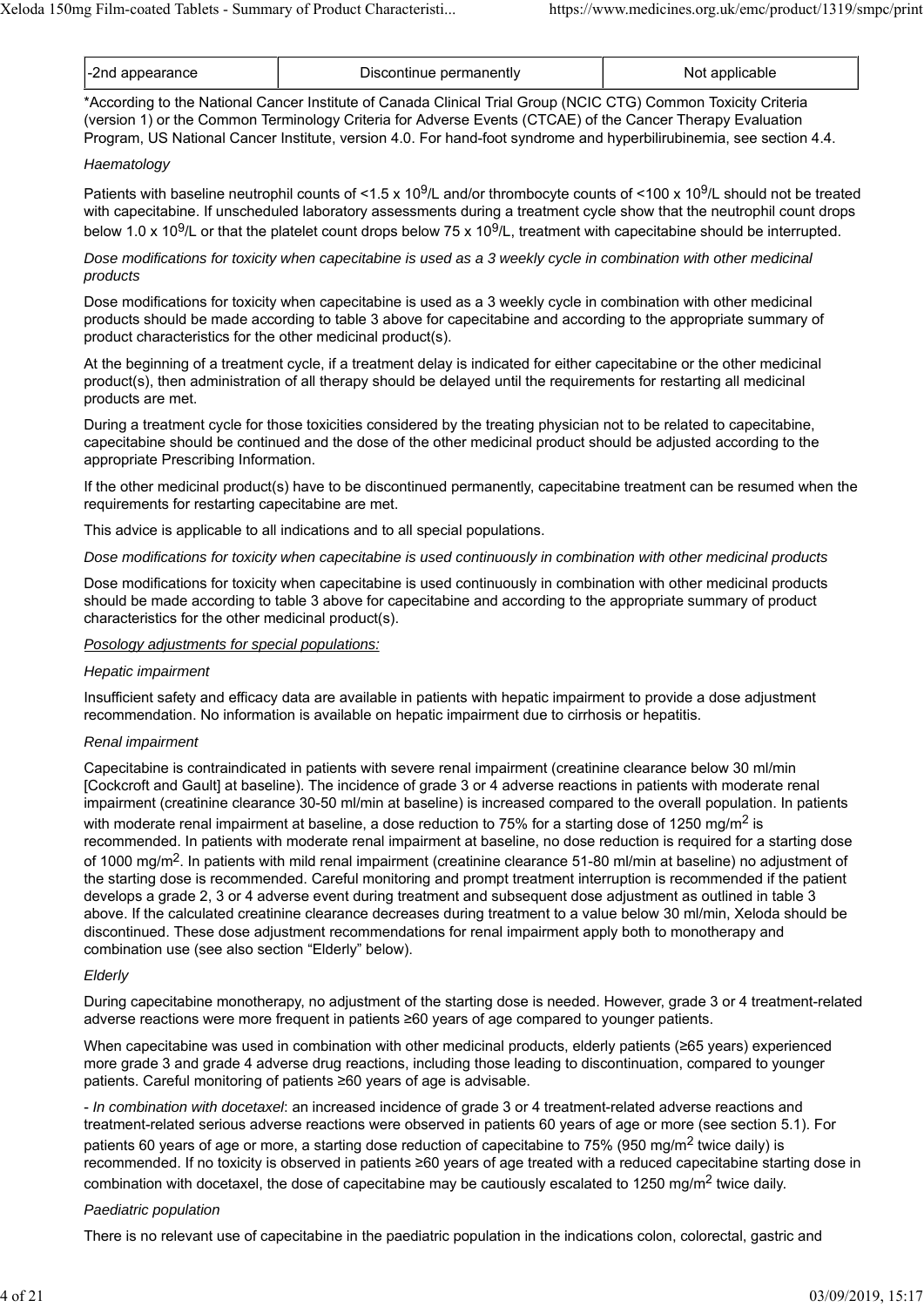breast cancer.

#### Method of administration

Xeloda tablets should be swallowed whole with water within 30 minutes after a meal.

Xeloda tablets should not be crushed or cut.

### **4.3 Contraindications**

- History of severe and unexpected reactions to fluoropyrimidine therapy,
- Hypersensitivity to capecitabine or to any of the excipients listed in section 6.1 or fluorouracil,
- In patients with known complete absence of dihydropyrimidine dehydrogenase (DPD) activity (see section 4.4),
- During pregnancy and lactation,
- In patients with severe leukopenia, neutropenia, or thrombocytopenia,
- In patients with severe hepatic impairment,
- In patients with severe renal impairment (creatinine clearance below 30 ml/min),
- Recent or concomitant treatment with brivudine (see section 4.4 and 4.5 for drug-drug interaction),

• If contraindications exist to any of the medicinal products in the combination regimen, that medicinal product should not be used.

### **4.4 Special warnings and precautions for use**

### Dose limiting toxicities

Dose limiting toxicities include diarrhoea, abdominal pain, nausea, stomatitis and hand-foot syndrome (hand-foot skin reaction, palmar-plantar erythrodysesthesia). Most adverse reactions are reversible and do not require permanent discontinuation of therapy, although doses may need to be withheld or reduced.

*Diarrhoea*. Patients with severe diarrhoea should be carefully monitored and given fluid and electrolyte replacement if they become dehydrated. Standard antidiarrhoeal treatments (e.g. loperamide) may be used. NCIC CTC grade 2 diarrhoea is defined as an increase of 4 to 6 stools/day or nocturnal stools, grade 3 diarrhoea as an increase of 7 to 9 stools/day or incontinence and malabsorption. Grade 4 diarrhoea is an increase of ≥10 stools/day or grossly bloody diarrhoea or the need for parenteral support. Dose reduction should be applied as necessary (see section 4.2).

*Dehydration.* Dehydration should be prevented or corrected at the onset. Patients with anorexia, asthenia, nausea, vomiting or diarrhoea may rapidly become dehydrated. Dehydration may cause acute renal failure, especially in patients with pre-existing compromised renal function or when capecitabine is given concomitantly with known nephrotoxicmedicinal products. Acute renal failure secondary to dehydration might be potentially fatal. If grade 2 (or higher) dehydration occurs, capecitabine treatment should be immediately interrupted and the dehydration corrected. Treatment should not be restarted until the patient is rehydrated and any precipitating causes have been corrected or controlled. Dose modifications applied should be applied for the precipitating adverse event as necessary (see section 4.2).

*Hand-foot syndrome* (also known as hand-foot skin reaction or palmar-plantar erythrodysesthesia or chemotherapy induced acral erythema). Grade 1 hand-foot syndrome is defined as numbness, dysesthesia/paresthesia, tingling, painless swelling or erythema of the hands and/or feet and/or discomfort which does not disrupt the patient's normal activities.

Grade 2 hand-foot syndrome is painful erythema and swelling of the hands and/or feet and/or discomfort affecting the patient's activities of daily living. Grade 3 hand-foot syndrome is moist desquamation, ulceration, blistering and severe pain of the hands and/or feet and/or severe discomfort that causes the patient to be unable to work or perform activities of daily living. Persistent or severe hand-foot syndrome (Grade 2 and above) can eventually lead to loss of fingerprints which could impact patient identification. If grade 2 or 3 hand-foot syndrome occurs, administration of capecitabine should be interrupted until the event resolves or decreases in intensity to grade 1. Following grade 3 hand-foot syndrome, subsequent doses of capecitabine should be decreased. When capecitabine and cisplatin are used in combination, the use of vitamin B6 (pyridoxine) is not advised for symptomatic or secondary prophylactic treatment of hand–foot syndrome, because of published reports that it may decrease the efficacy of cisplatin. There is some evidence that dexpanthenol is effective for hand-foot syndrome prophylaxis in patients treated with Xeloda.

*Cardiotoxicity.* Cardiotoxicity has been associated with fluoropyrimidine therapy, including myocardial infarction, angina, dysrhythmias, cardiogenic shock, sudden death and electrocardiographic changes (including very rare cases of QT prolongation). These adverse reactions may be more common in patients with a prior history of coronary artery disease. Cardiac arrhythmias (including ventricular fibrillation, torsade de pointes, and bradycardia), angina pectoris, myocardial infarction, heart failure and cardiomyopathy have been reported in patients receiving capecitabine. Caution must be exercised in patients with history of significant cardiac disease, arrhythmias and angina pectoris (see section 4.8).

*Hypo- or hypercalcaemia.* Hypo- or hypercalcaemia has been reported during capecitabine treatment. Caution must be exercised in patients with pre-existing hypo- or hypercalcaemia (see section 4.8).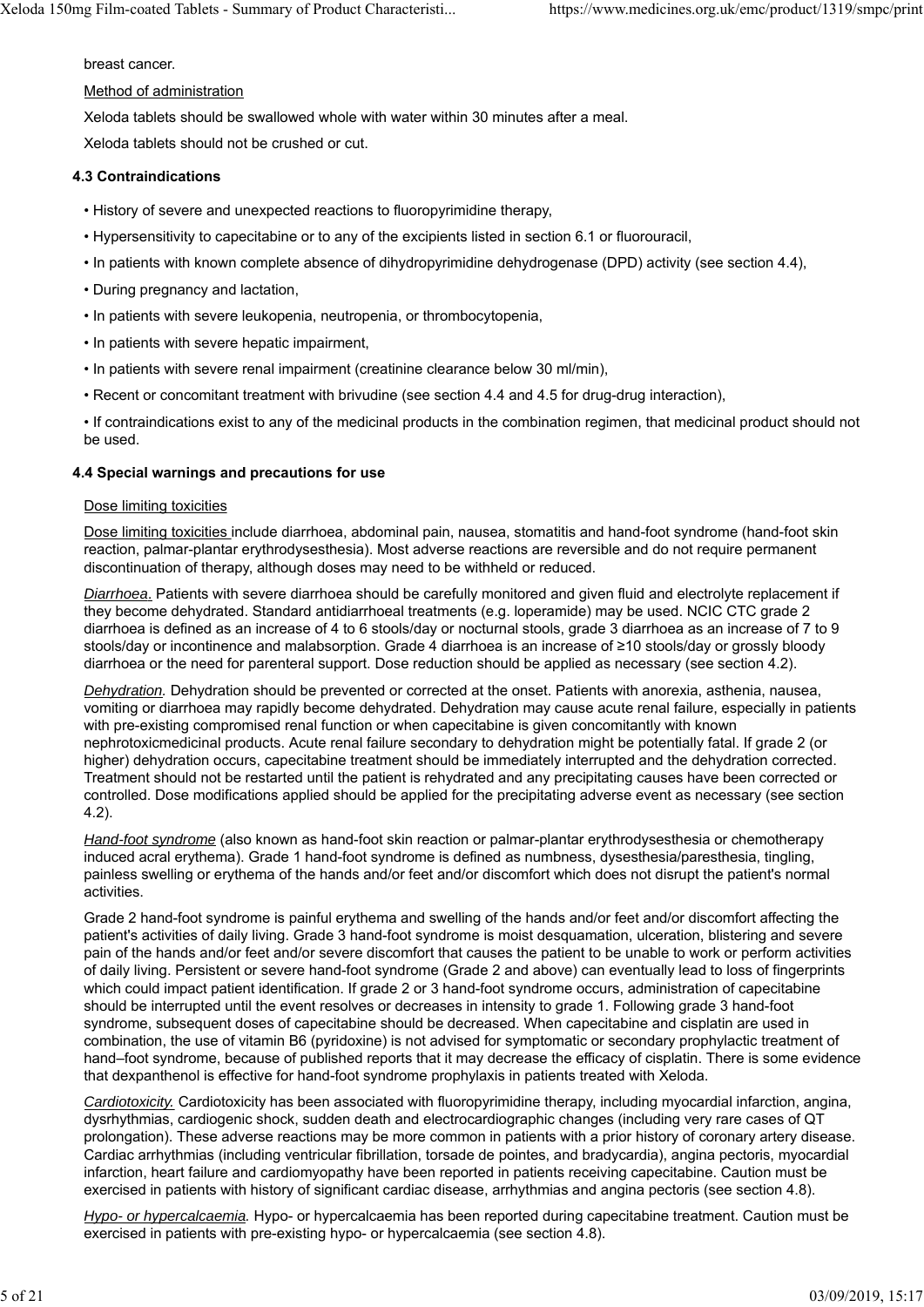*Central or peripheral nervous system disease.* Caution must be exercised in patients with central or peripheral nervous system disease, e.g. brain metastasis or neuropathy (see section 4.8).

*Diabetes mellitus or electrolyte disturbances.* Caution must be exercised in patients with diabetes mellitus or electrolyte disturbances, as these may be aggravated during capecitabine treatment.

*Coumarin-derivative anticoagulation.* In an interaction study with single-dose warfarin administration, there was a significant increase in the mean AUC (+57%) of S-warfarin. These results suggest an interaction, probably due to an inhibition of the cytochrome P450 2C9 isoenzyme system by capecitabine. Patients receiving concomitant capecitabine and oral coumarin-derivative anticoagulant therapy should have their anticoagulant response (INR or prothrombin time) monitored closely and the anticoagulant dose adjusted accordingly (see section 4.5).

*Brivudine*. Brivudine must not be administered concomitantly with capecitabine. Fatal cases have been reported following this drug interaction. There must be at least a 4-week waiting period between end of treatment with brivudine and start of capecitabine therapy. Treatment with brivudine can be started 24 hours after the last dose of capecitabine (see section 4.3 and 4.5). In the event of accidental administration of brivudine to patients being treated with capecitabine, effective measures should be taken to reduce the toxicity of capecitabine. Immediate admission to hospital is recommended. All measures should be initiated to prevent systemic infections and dehydration.

*Hepatic impairment.* In the absence of safety and efficacy data in patients with hepatic impairment, Capecitabine use should be carefully monitored in patients with mild to moderate liver dysfunction, regardless of the presence or absence of liver metastasis. Administration of capecitabine should be interrupted if treatment-related elevations in bilirubin of >3.0 x ULN or treatment-related elevations in hepatic aminotransferases (ALT, AST) of >2.5 x ULN occur. Treatment with capecitabine monotherapy may be resumed when bilirubin decreases to ≤3.0 x ULN or hepatic aminotransferases decrease to  $\leq 2.5$  x ULN.

*Renal impairment.* The incidence of grade 3 or 4 adverse reactions in patients with moderate renal impairment (creatinine clearance 30-50 ml/min) is increased compared to the overall population (see sections 4.2 and 4.3).

*Dihydropyrimidine dehydrogenase (DPD) deficiency*: Rarely, unexpected, severe toxicity (e.g. stomatitis, diarrhoea, mucosal inflammation, neutropenia and neurotoxicity) associated with 5-FU has been attributed to a deficiency of DPD activity.

Patients with low or absent DPD activity, an enzyme involved in fluorouracil degradation, are at increased risk for severe, life-threatening, or fatal adverse reactions caused by fluorouracil. Although DPD deficiency cannot be precisely defined, it is known that patients with certain homozygous or certain compound heterozygous mutations in the *DPYD* gene locus (e.g. DPYD\*2A, c.1679T>G, c.2846A>T and c.1236G>A/HapB3 variants), which can cause complete or near complete absence of DPD enzymatic activity (as determined from laboratory assays), have the highest risk of life-threatening or fatal toxicity and should not be treated with Xeloda (see section 4.3). No dose has been proven safe for patients with complete absence of DPD activity.

Patients with certain heterozygous DPYD variants (including DPYD\*2A, c.1679T>G, c.2846A>T and c.1236G>A/HapB3 variants) have been shown to have increased risk of severe toxicity when treated with capecitabine.

The frequency of the heterozygous DPYD\*2A genotype in the DPYD gene in Caucasian patients is around 1%, 1.1% for c.2846A>T, 2.6-6.3% for c.1236G>A/HapB3 variants and 0.07 to 0.1% for c.1679T>G. Genotyping for these alleles is recommended to identify patients at increased risk for severe toxicity. Data on the frequency of these DPYD variants in other populations than Caucasian is limited. It cannot be excluded that other rare variants may also be associated with an increased risk of severe toxicity.

For patients with partial DPD deficiency (such as those with heterozygous mutations in the *DPYD* gene) and where the benefits of Xeloda are considered to outweigh the risks (taking into account the suitability of an alternative nonfluoropyrimidine chemotherapeutic regimen), these patients must be treated with extreme caution and frequent monitoring with dose adjusment according to toxicity. A reduction of the starting dose in these patients may be considered to avoid serious toxicity. There is insufficient data to recommend a specific dose in patients with partial DPD activity as measured by specific test. It has been reported that the DPYD\*2A, c.1679T>G variants lead to a greater reduction in enzymatic activity than the other variants with a higher risk of side effects. The consequences of a reduced dose for efficacy are currently uncertain. Therefore, in the absence of serious toxicity the dose could be increased while carefully monitoring the patient.

The patients who are tested negative for the above-mentioned alleles may still have a risk of severe adverse events.

In patients with unrecognised DPD deficiency treated with capecitabine as well as in those patients who test negative for specific *DPYD* variations, life-threatening toxicities manifesting as acute overdose may occur (see section 4.9). In the event of grade 2-4 acute toxicity, treatment must be discontinued immediately. Permanent discontinuation should be considered based on clinical assessment of the onset, duration and severity of the observed toxicities.

*Ophthalmologic complications:* Patients should be carefully monitored for ophthalmological complications such as keratitis and corneal disorders, especially if they have a prior history of eye disorders. Treatment of eye disorders should be initiated as clinically appropriate.

*Severe skin reactions:* Xeloda can induce severe skin reactions such as Stevens-Johnson syndrome and Toxic Epidermal Necrolysis. Xeloda should be permanently discontinued in patients who experience a severe skin reaction during treatment.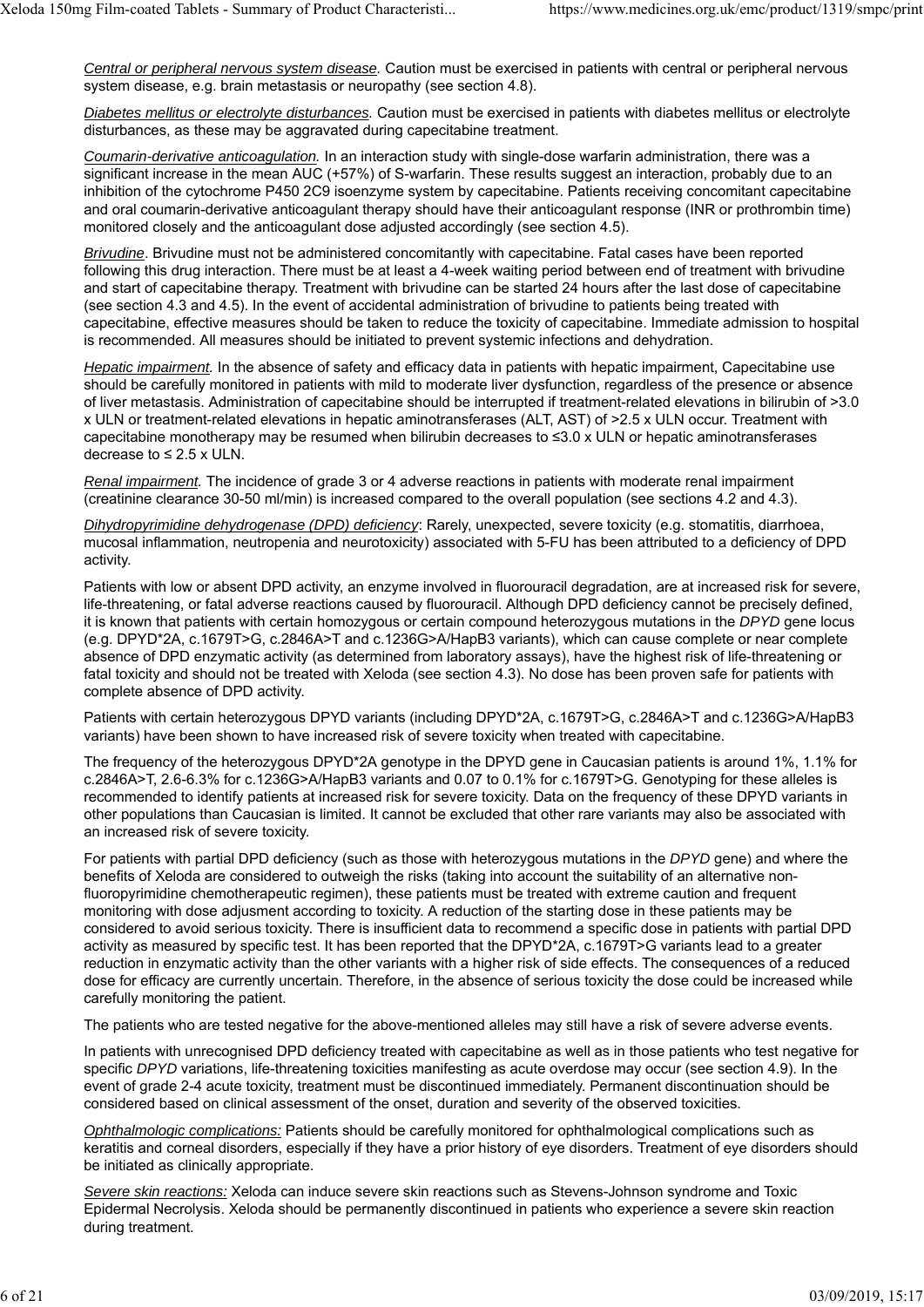As this medicinal product contains anhydrous lactose as an excipient, patients with rare hereditary problems of galactose intolerance, the Lapp lactase deficiency or glucose-galactose malabsorption should not take this medicine.

Xeloda tablets should not be crushed or cut. In case of exposure of either patient or caregiver to crushed or cut Xeloda tablets adverse drug reactions could occur (see Section 4.8).

#### **4.5 Interaction with other medicinal products and other forms of interaction**

Interaction studies have only been performed in adults.

#### Interaction with other medicinal products

*Brivudine:* a clinically significant interaction between brivudine and fluoropyrimidines (e.g. capecitabine, 5-Fluorouracil, tegafur), resulting from the inhibition of dihydropyrimidine dehydrogenase by brivudine, has been described. This interaction, which leads to increased fluoropyrimidine toxicity, is potentially fatal. Therefore, brivudine must not be administered concomitantly with capecitabine (see section 4.3 and 4.4). There must be at least a 4-week waiting period between end of treatment with brivudine and start of capecitabine therapy. Treatment with brivudine can be started 24 hours after the last dose of capecitabine.

*Cytochrome P-450 2C9 substrates:* Other than warfarin, no formal interaction studies between capecitabine and other CYP2C9 substrates have been conducted. Care should be exercised when capecitabine is co-administered with 2C9 substrates (e.g., phenytoin). See also interaction with coumarin-derivative anticoagulants below, and section 4.4.

*Coumarin-derivative anticoagulants:* altered coagulation parameters and/or bleeding have been reported in patients taking capecitabine concomitantly with coumarin-derivative anticoagulants such as warfarin and phenprocoumon. These reactions occurred within several days and up to several months after initiating capecitabine therapy and, in a few cases, within one month after stopping capecitabine. In a clinical pharmacokinetic interaction study, after a single 20 mg dose of warfarin, capecitabine treatment increased the AUC of S-warfarin by 57% with a 91% increase in INR value. Since metabolism of R-warfarin was not affected, these results indicate that capecitabine down-regulates isozyme 2C9, but has no effect on isozymes 1A2 and 3A4. Patients taking coumarin-derivative anticoagulants concomitantly with capecitabine should be monitored regularly for alterations in their coagulation parameters (PT or INR) and the anticoagulant dose adjusted accordingly.

*Phenytoin:* increased phenytoin plasma concentrations resulting in symptoms of phenytoin intoxication in single cases have been reported during concomitant use of capecitabine with phenytoin. Patients taking phenytoin concomitantly with capecitabine should be regularly monitored for increased phenytoin plasma concentrations.

*Folinic acid/folic acid*: a combination study with capecitabine and folinic acid indicated that folinic acid has no major effect on the pharmacokinetics of capecitabine and its metabolites. However, folinic acid has an effect on the pharmacodynamics of capecitabine and its toxicity may be enhanced by folinic acid: the maximum tolerated dose (MTD) of capecitabine alone using the intermittent regimen is 3000 mg/m<sup>2</sup> per day whereas it is only 2000 mg/m<sup>2</sup> per day when capecitabine was combined with folinic acid (30 mg orally bid). The enhanced toxicity may be relevant when switching from 5- FU/LV to a capecitabine regimen. This may also be relevant with folic acid supplementation for folate deficiency due to the similarity between folinic acid and folic acid.

*Antacid:* the effect of an aluminium hydroxide and magnesium hydroxide-containing antacid on the pharmacokinetics of capecitabine was investigated. There was a small increase in plasma concentrations of capecitabine and one metabolite (5'-DFCR); there was no effect on the 3 major metabolites (5'-DFUR, 5-FU and FBAL).

*Allopurinol:* interactions with allopurinol have been observed for 5-FU; with possible decreased efficacy of 5-FU. Concomitant use of allopurinol with capecitabine should be avoided.

*Interferon alpha:* the MTD of capecitabine was 2000 mg/m<sup>2</sup> per day when combined with interferon alpha-2a (3 MIU/m<sup>2</sup>) per day) compared to 3000 mg/m<sup>2</sup> per day when capecitabine was used alone.

*Radiotherapy:* the MTD of capecitabine alone using the intermittent regimen is 3000 mg/m<sup>2</sup> per day, whereas, when combined with radiotherapy for rectal cancer, the MTD of capecitabine is 2000 mg/m<sup>2</sup> per day using either a continuous schedule or given daily Monday through Friday during a 6-week course of radiotherapy.

*Oxaliplatin*: no clinically significant differences in exposure to capecitabine or its metabolites, free platinum or total platinum occurred when capecitabine was administered in combination with oxaliplatin or in combination with oxaliplatin and bevacizumab.

*Bevacizumab*: there was no clinically significant effect of bevacizumab on the pharmacokinetic parameters of capecitabine or its metabolites in the presence of oxaliplatin.

#### Food interaction

In all clinical trials, patients were instructed to administer capecitabine within 30 minutes after a meal. Since current safety and efficacy data are based upon administration with food, it is recommended that capecitabine be administered with food. Administration with food decreases the rate of capecitabine absorption (see section 5.2).

### **4.6 Fertility, pregnancy and lactation**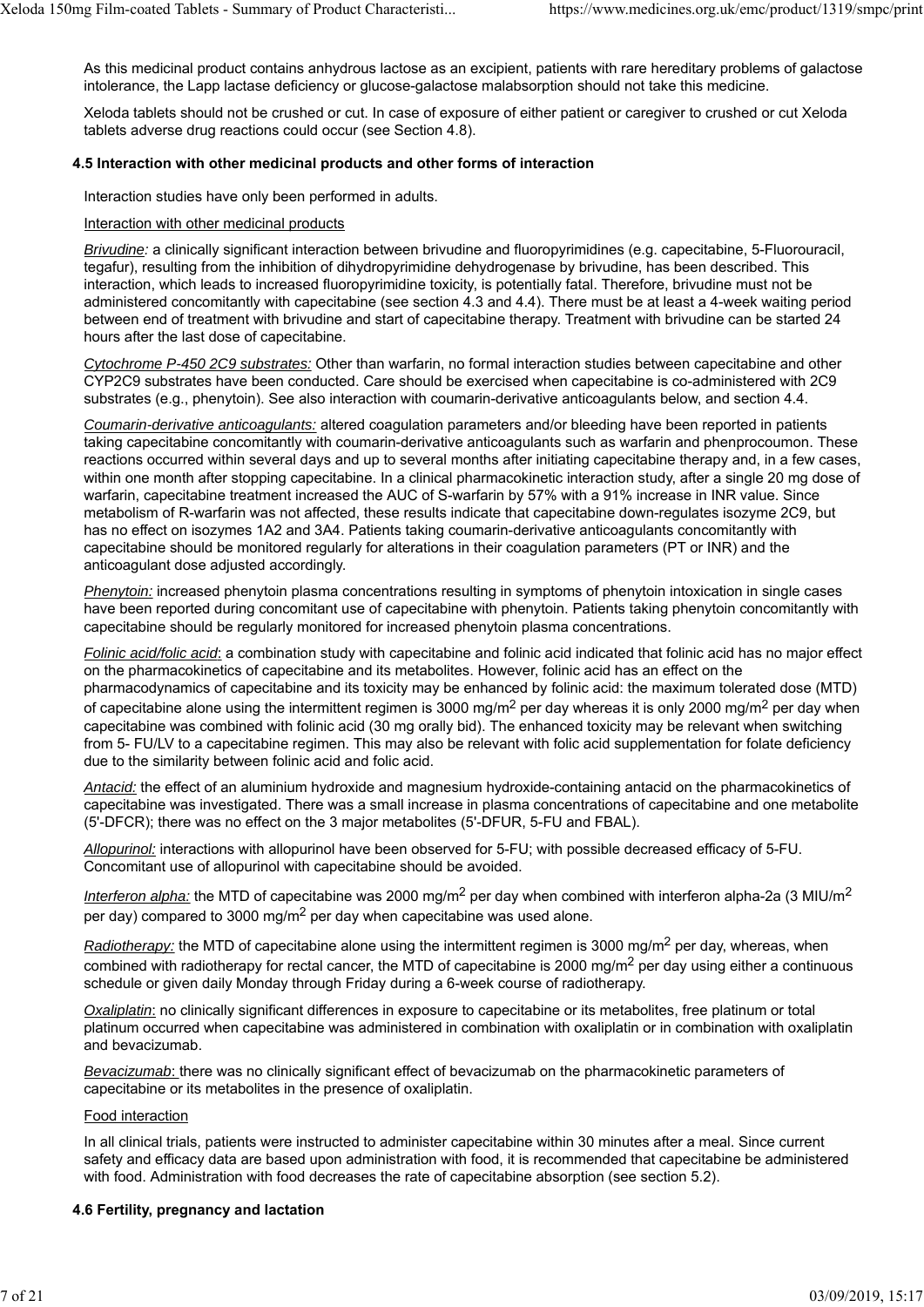#### Women of childbearing potential/Contraception in males and females

Women of childbearing potential should be advised to avoid becoming pregnant while receiving treatment with capecitabine. If the patient becomes pregnant while receiving capecitabine, the potential hazard to the foetus must be explained. An effective method of contraception should be used during treatment and for 6 months after the last dose of capecitabine.

Based on genetic toxicity findings, male patients with female partners of reproductive potential should use effective contraception during treatment and for 3 months following the last dose of capecitabine.

#### Pregnancy

There are no studies in pregnant women using capecitabine; however, it should be assumed that capecitabine may cause foetal harm if administered to pregnant women. In reproductive toxicity studies in animals, capecitabine administration caused embryolethality and teratogenicity. These findings are expected effects of fluoropyrimidine derivatives. Capecitabine is contraindicated during pregnancy.

#### Breast-feeding

It is not known whether capecitabine is excreted in human breast milk. No studies have been conducted to assess the impact of capecitabine on milk production or its presence in human breast milk. In lactating mice, considerable amounts of capecitabine and its metabolites were found in milk. As the potential for harm to the nursing infant is unknown, breastfeeding should be discontinued while receiving treatment with capecitabine and for 2 weeks after the final dose.

#### **Fertility**

There is no data on Xeloda and impact on fertility. The Xeloda pivotal studies included females of childbearing potential and males only if they agreed to use an acceptable method of birth control to avoid pregnancy for the duration of the study and for a reasonable period thereafter.

In animal studies effects on fertility were observed (see section 5.3).

#### **4.7 Effects on ability to drive and use machines**

Capecitabine has minor or moderate influence on the ability to drive and use machines. Capecitabine may cause dizziness, fatigue and nausea.

#### **4.8 Undesirable effects**

#### Summary of the safety profile

The overall safety profile of capecitabine is based on data from over 3000 patients treated with capecitabine as monotherapy or capecitabine in combination with different chemotherapy regimens in multiple indications. The safety profiles of capecitabine monotherapy for the metastatic breast cancer, metastatic colorectal cancer and adjuvant colon cancer populations are comparable. See section 5.1 for details of major studies, including study designs and major efficacy results.

The most commonly reported and/or clinically relevant treatment-related adverse drug reactions (ADRs) were gastrointestinal disorders (especially diarrhoea, nausea, vomiting, abdominal pain, stomatitis), hand-foot syndrome (palmar-plantar erythrodysesthesia), fatigue, asthenia, anorexia, cardiotoxicity, increased renal dysfunction on those with preexisting compromised renal function, and thrombosis/embolism.

#### Tabulated list of adverse reactions

ADRs considered by the investigator to be possibly, probably, or remotely related to the administration of capecitabine are listed in table 4 for capecitabine given as monotherapy and in table 5 for capecitabine given in combination with different chemotherapy regimens in multiple indications. The following headings are used to rank the ADRs by frequency: very common (≥ 1/10), common (≥ 1/100 to < 1/10), uncommon (≥ 1/1,000 to < 1/100), rare (≥ 1/10,000 to < 1/1,000), very rare (< 1/10,000). Within each frequency grouping, ADRs are presented in order of decreasing seriousness.

#### *Capecitabine Monotherapy:*

Table 4 lists ADRs associated with the use of capecitabine monotherapy based on a pooled analysis of safety data from three major studies including over 1900 patients (studies M66001, SO14695, and SO14796). ADRs are added to the appropriate frequency grouping according to the overall incidence from the pooled analysis.

Table 4 Summary of related ADRs reported in patients treated with capecitabine monotherapy

| <b>Body System</b> | <b>Very Common</b> | Common     | <b>Uncommon</b>                                                                       | <b>Rare/Very Rare</b>           |
|--------------------|--------------------|------------|---------------------------------------------------------------------------------------|---------------------------------|
|                    | All grades         | All grades | Severe and/or Life-<br>threatening (grade 3-4) or<br>considered medically<br>relevant | (Post-Marketing)<br>Experience) |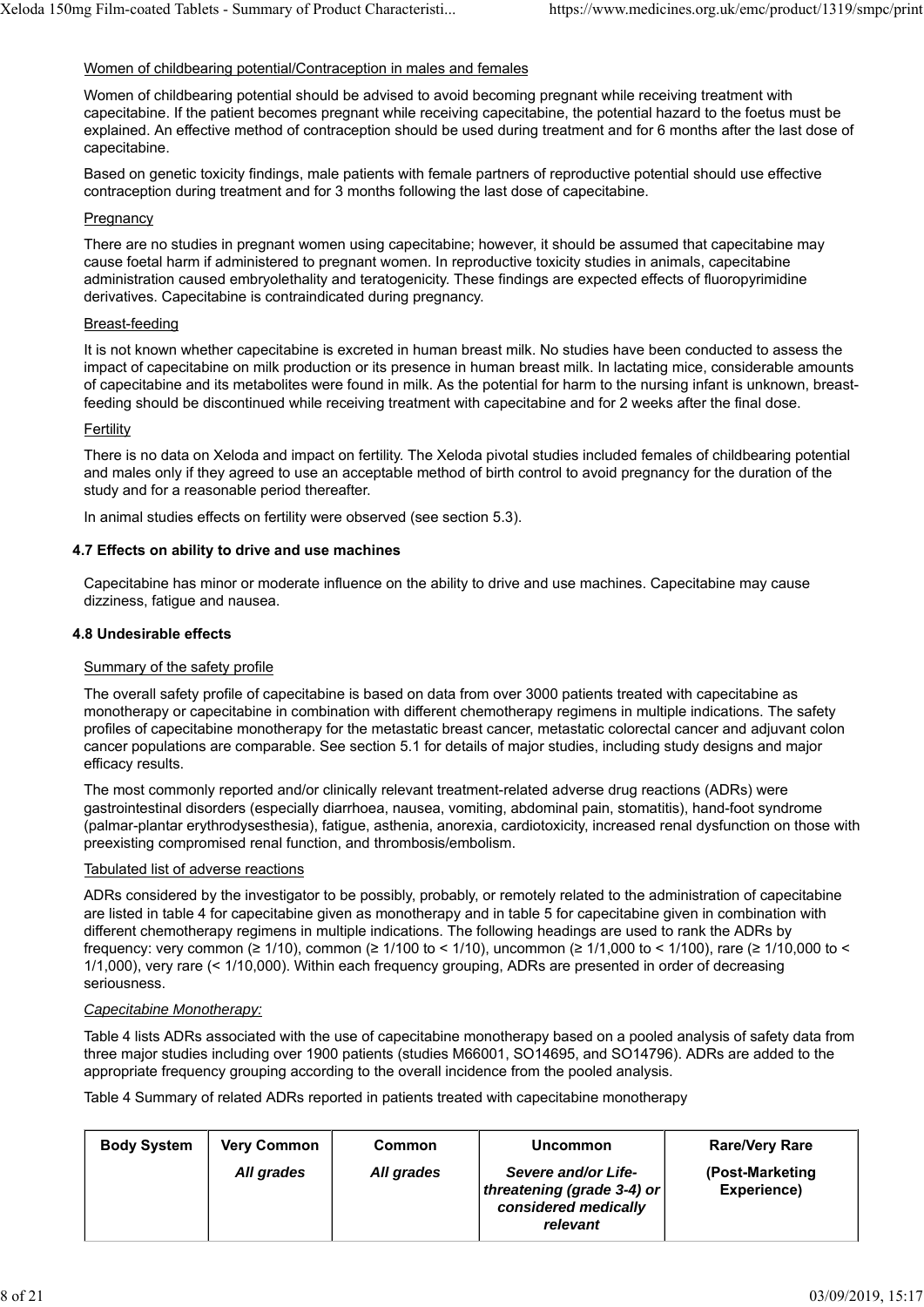| Infections and<br>infestations                           |                         | Herpes viral infection,<br>Nasopharyngitis,<br>Lower respiratory<br>tract infection | Sepsis, Urinary tract<br>infection, Cellulitis,<br>Tonsillitis, Pharyngitis, Oral<br>candidiasis, Influenza,<br>Gastroenteritis, Fungal<br>infection, Infection, Tooth<br>abscess                        |                                                                                                                                      |
|----------------------------------------------------------|-------------------------|-------------------------------------------------------------------------------------|----------------------------------------------------------------------------------------------------------------------------------------------------------------------------------------------------------|--------------------------------------------------------------------------------------------------------------------------------------|
| Neoplasm benign,<br>malignant and<br>unspecified         |                         |                                                                                     | Lipoma                                                                                                                                                                                                   |                                                                                                                                      |
| <b>Blood and</b><br>lymphatic system<br>disorders        |                         | Neutropenia,<br>Anaemia                                                             | Febrile neutropenia,<br>Pancytopenia,<br>Granulocytopenia,<br>Thrombocytopenia,<br>Leukopenia, Haemolytic<br>anaemia, International<br>Normalised Ratio (INR)<br>increased/Prothrombin time<br>prolonged |                                                                                                                                      |
| Immune system<br>disorders                               |                         |                                                                                     | Hypersensitivity                                                                                                                                                                                         |                                                                                                                                      |
| Metabolism and<br>nutrition disorders                    | Anorexia                | Dehydration, Weight<br>decreased                                                    | Diabetes, Hypokalaemia,<br>Appetite disorder,<br>Malnutrition,<br>Hypertriglyceridaemia,                                                                                                                 |                                                                                                                                      |
| Psychiatric<br>disorders                                 |                         | Insomnia,<br>Depression                                                             | Confusional state, Panic<br>attack, Depressed mood,<br>Libido decreased                                                                                                                                  |                                                                                                                                      |
| Nervous system<br>disorders                              |                         | Headache, Lethargy<br>Dizziness,<br>Parasthesia<br>Dysgeusia                        | Aphasia, Memory<br>impairment, Ataxia,<br>Syncope, Balance disorder,<br>Sensory disorder,<br>Neuropathy peripheral                                                                                       | Toxic leukoencephalopathy<br>(very rare)                                                                                             |
| Eye disorders                                            |                         | Lacrimation<br>increased,<br>Conjunctivitis, Eye<br>irritation                      | Visual acuity reduced,<br>Diplopia                                                                                                                                                                       | Lacrimal duct stenosis<br>(rare), Corneal<br>disorders(rare), keratitis<br>(rare), punctate keratitis<br>(rare)                      |
| Ear and labyrinth<br>disorders                           |                         |                                                                                     | Vertigo, Ear pain                                                                                                                                                                                        |                                                                                                                                      |
| Cardiac disorders                                        |                         |                                                                                     | Angina unstable, Angina<br>pectoris, Myocardial<br>ischaemia/infarction, Atrial<br>fibrillation, Arrhythmia,<br>Tachycardia, Sinus<br>tachycardia, Palpitations                                          | Ventricular fibrillation (rare),<br>QT prolongation (rare),<br>Torsade de pointes (rare),<br>Bradycardia (rare),<br>Vasospasm (rare) |
| Vascular<br>disorders                                    |                         | Thrombophlebitis                                                                    | Deep vein thrombosis,<br>Hypertension, Petechiae,<br>Hypotension, Hot flush,<br>Peripheral coldness                                                                                                      |                                                                                                                                      |
| Respiratory,<br>thoracic and<br>mediastinal<br>disorders |                         | Dyspnoea, Epistaxis,<br>Cough, Rhinorrhoea                                          | Pulmonary embolism,<br>Pneumothorax,<br>Haemoptysis, Asthma,<br>Dyspnoea exertional                                                                                                                      |                                                                                                                                      |
| Gastrointestinal<br>disorders                            | Diarrhoea,<br>Vomiting, | Gastrointestinal<br>haemorrhage,                                                    | Intestinal obstruction,<br>Ascites, Enteritis, Gastritis,                                                                                                                                                |                                                                                                                                      |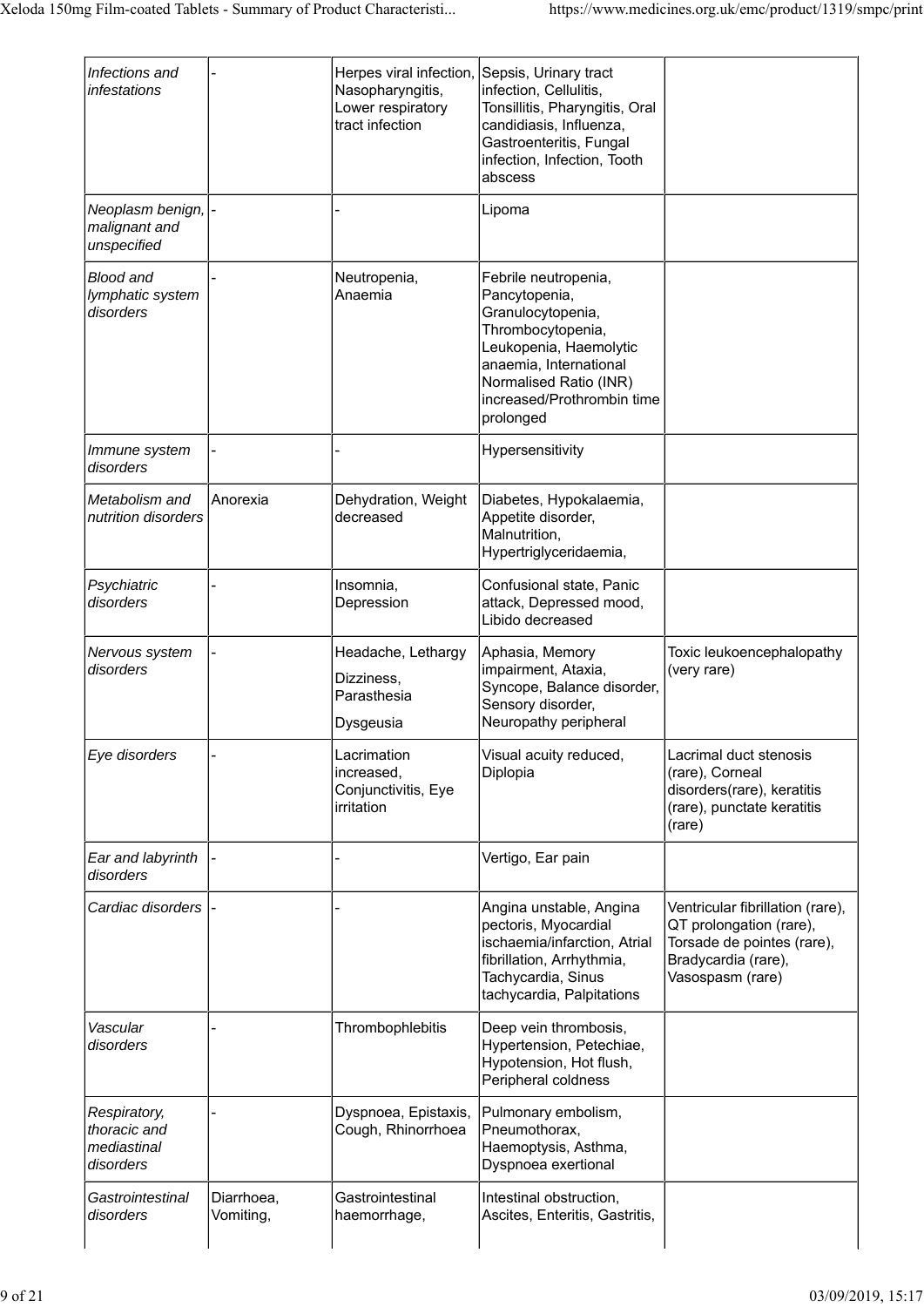|                                                                                 | Nausea,<br>Stomatitis,<br>Abdominal pain                 | Constipation, Upper<br>abdominal pain,<br>Dyspepsia,<br>Flatulence, Dry<br>mouth                                                                                                     | Dysphagia, Abdominal pain<br>lower, Oesophagitis,<br>Abdominal discomfort,<br>Gastrooesophageal reflux<br>disease, Colitis, Blood in<br>stool   |                                                                                                                                                                              |
|---------------------------------------------------------------------------------|----------------------------------------------------------|--------------------------------------------------------------------------------------------------------------------------------------------------------------------------------------|-------------------------------------------------------------------------------------------------------------------------------------------------|------------------------------------------------------------------------------------------------------------------------------------------------------------------------------|
| Hepatobiliary<br>disorders                                                      |                                                          | Hyperbilirubinemia,<br>Liver function test<br>abnormalities                                                                                                                          | Jaundice                                                                                                                                        | Hepatic failure (rare),<br>Cholestatic hepatitis (rare)                                                                                                                      |
| Skin and<br>subcutaneous<br>tissue disorders                                    | Palmar-plantar<br>erythro-<br>dysaesthesia<br>syndrome** | Rash, Alopecia,<br>Erythema, Dry skin,<br>Pruritus, Skin hyper-<br>pigmentation, Rash<br>macular, Skin<br>desquamation,<br>Dermatitis,<br>Pigmentation<br>disorder, Nail<br>disorder | Blister, Skin ulcer, Rash,<br>Urticaria, Photosensitivity<br>reaction, Palmar erythema,<br>Swelling face, Purpura,<br>Radiation recall syndrome | Cutaneous lupus<br>erythematosus (rare),<br>Severe skin reactions such<br>as Stevens-Johnson<br>Syndrome and toxic<br>Epidermal Necrolysis (very<br>rare) (see section 4.4.) |
| Muskuloskeletal<br>and connective<br>tissue disorders                           |                                                          | Pain in extremity,<br>Back pain, Arthralgia                                                                                                                                          | Joint swelling, Bone pain,<br>Facial pain,<br>Musculoskeletal stiffness,<br>Muscular weakness                                                   |                                                                                                                                                                              |
| Renal and urinary  -<br>disorders                                               |                                                          |                                                                                                                                                                                      | Hydronephrosis, Urinary<br>incontinence, Haematuria,<br>Nocturia, Blood creatinine<br>increased                                                 |                                                                                                                                                                              |
| Reproductive<br>system and<br>breast disorders                                  |                                                          |                                                                                                                                                                                      | Vaginal haemorrhage                                                                                                                             |                                                                                                                                                                              |
| General disorders Fatigue, Asthenia<br>and<br>administration site<br>conditions |                                                          | Pyrexia, Oedema<br>peripheral, Malaise,<br>Chest pain                                                                                                                                | Oedema, Chills, Influenza<br>like illness, Rigors, Body<br>temperature increased                                                                |                                                                                                                                                                              |

\*\* Based on the post-marketing experience, persistent or severe palmar-plantar erythrodysaesthesia syndrome can eventually lead to loss of fingerprints (see section 4.4)

### *Capecitabine in combination therapy:*

Table 5 lists ADRs associated with the use of capecitabine in combination with different chemotherapy regimens in multiple indications based on safety data from over 3000 patients. ADRs are added to the appropriate frequency grouping (Very common or Common) according to the highest incidence seen in any of the major clinical trials and are only added when they were seen **in addition to** those seen with capecitabine monotherapy or seen at **a higher frequency grouping** compared to capecitabine monotherapy (see table 4). Uncommon ADRs reported for capecitabine in combination therapy are consistent with the ADRs reported for capecitabine monotherapy or reported for monotherapy with the combination medicinal product (in literature and/or respective summary of product characteristics).

Some of the ADRs are reactions commonly seen with the combination medicinal product (e.g. peripheral sensory neuropathy with docetaxel or oxaliplatin, hypertension seen with bevacizumab); however an exacerbation by capecitabine therapy can not be excluded.

Table 5 Summary of related ADRs reported in patients treated with capecitabine in combination treatment **in addition to** those seen with capecitabine monotherapy or seen at **a higher frequency grouping** compared to capecitabine monotherapy

| <b>Body System</b>                    | Very common | Common                                                                                                                                                         | <b>Rare/Very Rare</b>       |
|---------------------------------------|-------------|----------------------------------------------------------------------------------------------------------------------------------------------------------------|-----------------------------|
|                                       | All grades  | All grades                                                                                                                                                     | (Post-Marketing Experience) |
| Infections and<br><i>infestations</i> |             | Herpes zoster, Urinary tract<br>infection, Oral candidiasis, Upper<br>respiratory tract infection, Rhinitis,<br>Influenza, <sup>+</sup> Infection, Oral herpes |                             |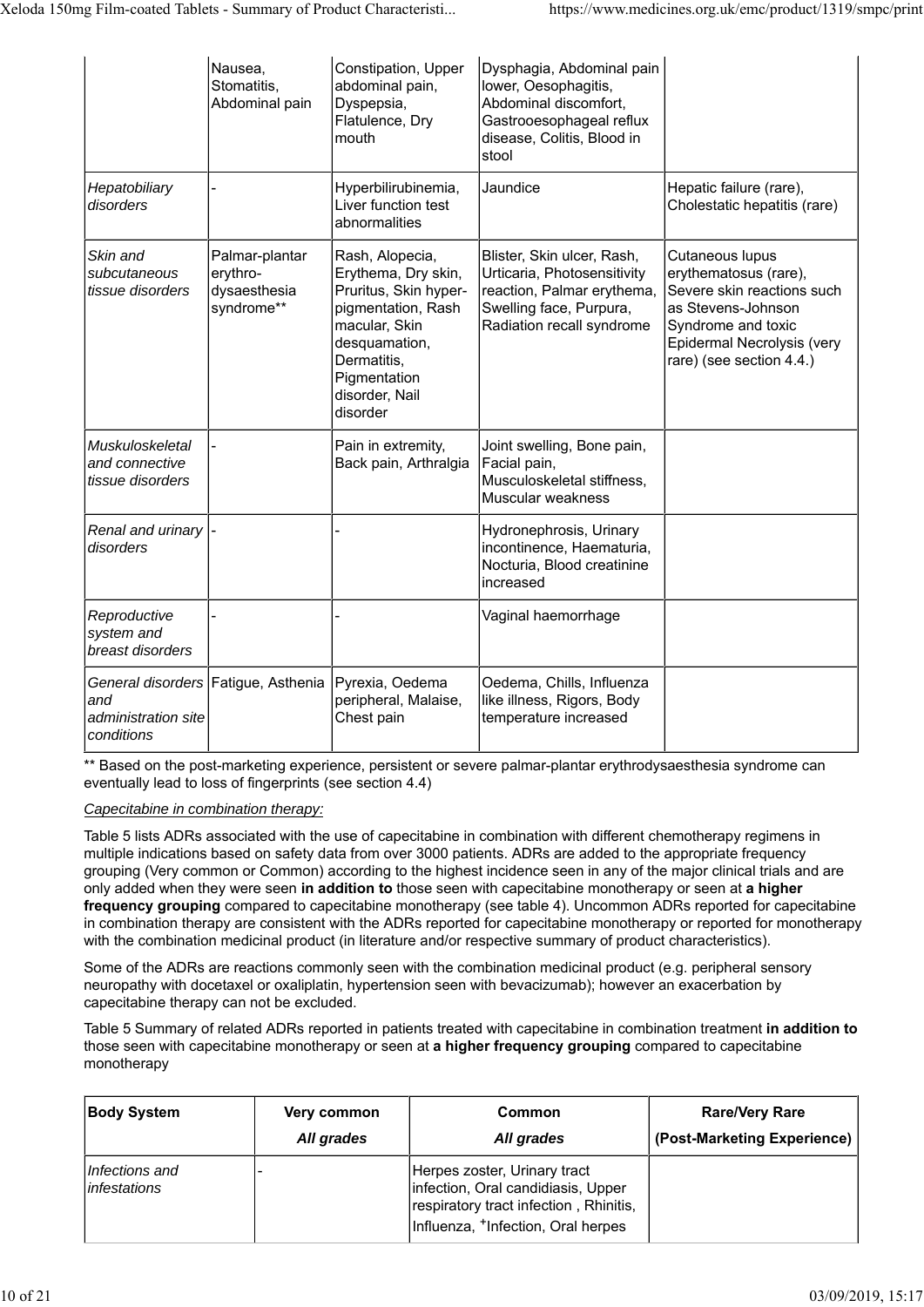| <b>Blood and lymphatic</b><br>system disorders               | *Neutropenia,<br><sup>+</sup> Leucopenia,<br><sup>+</sup> Anaemia,<br>*Neutropenic fever,<br>Thrombocytopenia        | Bone marrow depression, <sup>+</sup> Febrile<br>Neutropenia                                                                                                                                                                                                                                    |                                                        |
|--------------------------------------------------------------|----------------------------------------------------------------------------------------------------------------------|------------------------------------------------------------------------------------------------------------------------------------------------------------------------------------------------------------------------------------------------------------------------------------------------|--------------------------------------------------------|
| Immune system<br>disorders                                   |                                                                                                                      | Hypersensitivity                                                                                                                                                                                                                                                                               |                                                        |
| Metabolism and nutrition Appetite decreased<br>disorders     |                                                                                                                      | Hypokalaemia, Hyponatraemia,<br>Hypomagnesaemia,<br>Hypocalcaemia, Hyperglycaemia                                                                                                                                                                                                              |                                                        |
| Psychiatric disorders                                        |                                                                                                                      | Sleep disorder, Anxiety                                                                                                                                                                                                                                                                        |                                                        |
| Nervous system<br>disorders                                  | Paraesthesia,<br>Dysaesthesia,<br>Peripheral neuropathy,<br>Peripheral sensory<br>neuropathy,<br>Dysgeusia, Headache | Neurotoxicity, Tremor, Neuralgia,<br>Hypersensitivity reaction,<br>Hypoaesthesia                                                                                                                                                                                                               |                                                        |
| Eye disorders                                                | Lacrimation increased                                                                                                | Visual disorders, Dry eye, Eye pain,<br>Visual impairment, Vision blurred                                                                                                                                                                                                                      |                                                        |
| Ear and labyrinth<br>disorders                               |                                                                                                                      | Tinnitus, Hypoacusis                                                                                                                                                                                                                                                                           |                                                        |
| Cardiac disorders                                            |                                                                                                                      | Atrial fibrillation, Cardiac<br>ischaemia/infarction                                                                                                                                                                                                                                           |                                                        |
| Vascular disorders                                           | Lower limb oedema,<br>Hypertension,<br><sup>+</sup> Embolism and<br>thrombosis                                       | Flushing, Hypotension,<br>Hypertensive crisis, Hot flush,<br><b>Phlebitis</b>                                                                                                                                                                                                                  |                                                        |
| Respiratory, thoracic and<br>mediastinal system<br>disorders | Sore throat,<br>Dysaesthesia pharynx                                                                                 | Hiccups, Pharyngolaryngeal pain,<br>Dysphonia                                                                                                                                                                                                                                                  |                                                        |
| Gastrointestinal<br>disorders                                | Constipation,<br>Dyspepsia                                                                                           | Upper gastrointestinal<br>haemorrhage, Mouth ulceration,<br>Gastritis, Abdominal distension,<br>Gastroesophageal reflux disease,<br>Oral pain, Dysphagia, Rectal<br>haemorrhage, Abdominal pain<br>lower, Oral dysaesthesia,<br>Paraesthesia oral, Hypoaesthesia<br>oral, Abdominal discomfort |                                                        |
| Hepatobiliary disorders                                      |                                                                                                                      | Hepatic function abnormal                                                                                                                                                                                                                                                                      |                                                        |
| Skin and subcutaneous<br>tissue disorders                    | Alopecia, Nail disorder                                                                                              | Hyperhidrosis, Rash erythematous,<br>Urticaria, Night sweats                                                                                                                                                                                                                                   |                                                        |
| Musculoskeletal and<br>connective tissue<br>disorders        | Myalgia, Arthralgia,<br>Pain in extremity                                                                            | Pain in jaw, Muscle spasms,<br>Trismus, Muscular weakness                                                                                                                                                                                                                                      |                                                        |
| Renal and urinary<br>disorder                                |                                                                                                                      | Haematuria, Proteinuria, Creatinine<br>renal clearance decreased, Dysuria                                                                                                                                                                                                                      | Acute renal failure secondary<br>to dehydration (rare) |
| General disorders and<br>administration site<br>conditions   | Pyrexia, Weakness,<br>+Lethargy,<br>Temperature<br>intolerance                                                       | Mucosal inflammation, Pain in limb,<br>Pain, Chills, Chest pain, Influenza-<br>like illness, <sup>+</sup> Fever, Infusion related<br>reaction, Injection site reaction,<br>Infusion site pain, Injection site pain                                                                             |                                                        |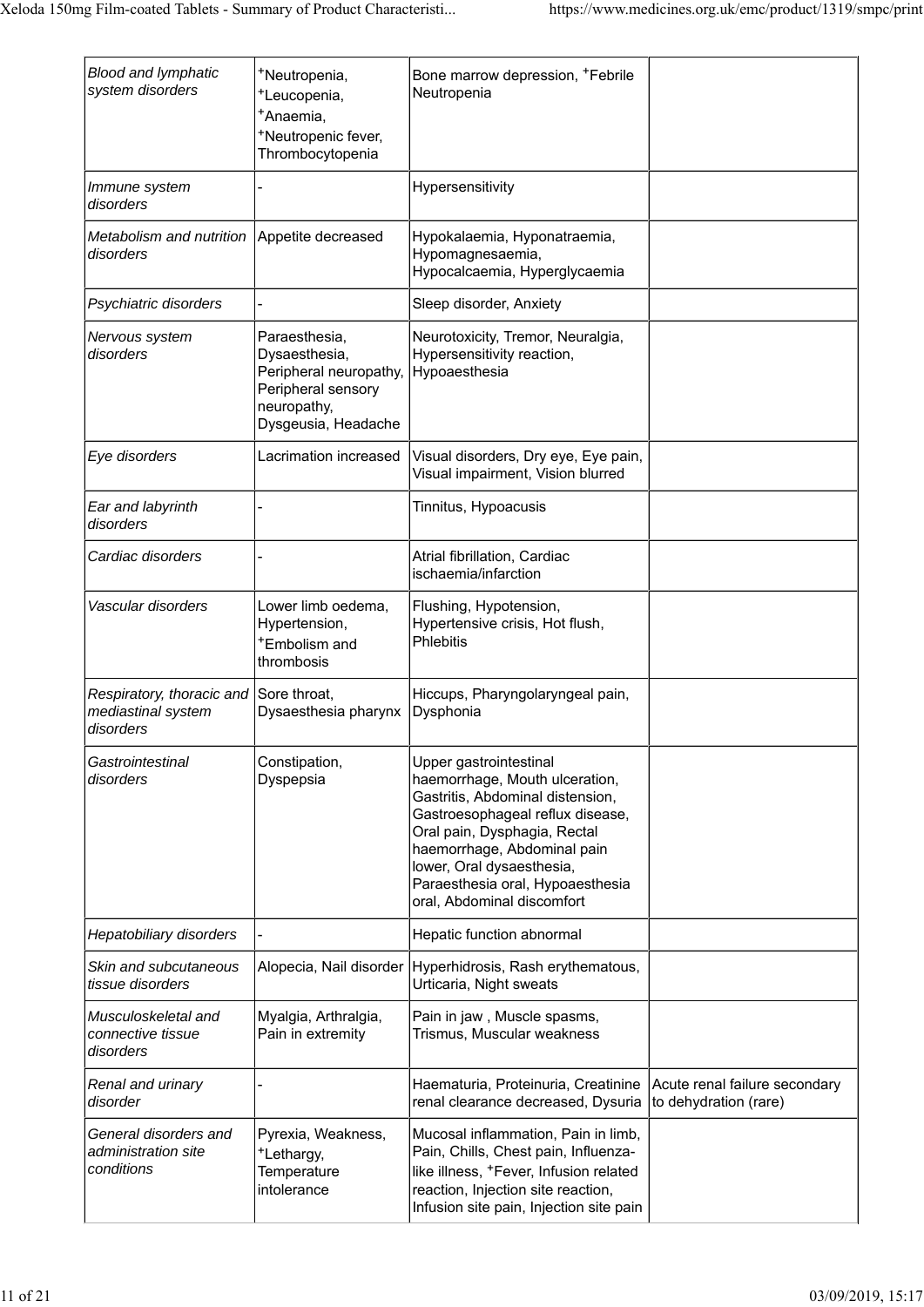| Injury, poisoning and<br>procedural complications |  | Contusion. |  |
|---------------------------------------------------|--|------------|--|
|---------------------------------------------------|--|------------|--|

+ For each term, the frequency count was based on ADRs of all grades. For terms marked with a "+", the frequency count was based on grade 3-4 ADRs. ADRs are added according to the highest incidence seen in any of the major combination trials.

#### Description of selected adverse reactions

#### *Hand-foot syndrome (see section 4.4):*

For the capecitabine dose of 1250 mg/m<sup>2</sup> twice daily on days 1 to 14 every 3 weeks, a frequency of 53% to 60% of allgrades HFS was observed in capecitabine monotherapy trials (comprising studies in adjuvant therapy in colon cancer, treatment of metastatic colorectal cancer, and treatment of breast cancer) and a frequency of 63% was observed in the capecitabine/docetaxel arm for the treatment of metastatic breast cancer. For the capecitabine dose of 1000 mg/m<sup>2</sup> twice daily on days 1 to 14 every 3 weeks, a frequency of 22% to 30% of all-grade HFS was observed in capecitabine combination therapy.

A meta-analysis of 14 clinical trials with data from over 4700 patients treated with capecitabine monotherapy or capecitabine in combination with different chemotherapy regimens in multiple indications (colon, colorectal, gastric and breast cancer) showed that HFS (all grades) occurred in 2066 (43%) patients after a median time of 239 [95% CI 201, 288] days after starting treatment with capecitabine. In all studies combined, the following covariates were statistically significantly associated with an increased risk of developing HFS: increasing capecitabine starting dose (gram), decreasing cumulative capecitabine dose (0.1\*kg), increasing relative dose intensity in the first six weeks, increasing duration of study treatment (weeks), increasing age (by 10 year increments), female gender, and good ECOG performance status at baseline (0 versus ≥1).

#### *Diarrhoea (see section 4.4):*

Capecitabine can induce the occurrence of diarrhoea, which has been observed in up to 50% of patients.

The results of a meta-analysis of 14 clinical trials with data from over 4700 patients treated with capecitabine showed that in all studies combined, the following covariates were statistically significantly associated with an increased risk of developing diarrhoea: increasing capecitabine starting dose (gram), increasing duration of study treatment (weeks), increasing age (by 10 year increments), and female gender. The following covariates were statistically significantly associated with a decreased risk of developing diarrhoea: increasing cumulative capecitabine dose (0.1\*kg) and increasing relative dose intensity in the first six weeks.

#### *Cardiotoxicity (see section 4.4):*

In addition to the ADRs described in tables 4 and 5, the following ADRs with an incidence of less than 0.1% were associated with the use of capecitabine monotherapy based on a pooled analysis from clinical safety data from 7 clinical trials including 949 patients (2 phase III and 5 phase II clinical trials in metastatic colorectal cancer and metastatic breast cancer): cardiomyopathy, cardiac failure, sudden death, and ventricular extrasystoles.

#### *Encephalopathy:*

In addition to the ADRs described in tables 4 and 5, and based on the above pooled analysis from clinical safety data from 7 clinical trials, encephalopathy was also associated with the use of capecitabine monotherapy with an incidence of less than 0.1%.

#### *Exposure to crushed or cut capecitabine tablets:*

In the instance of exposure to crushed or cut capecitabine tablets, the following adverse drug reactions have been reported: eye irritation, eye swelling, skin rash, headache, paresthesia, diarrhea, nausea, gastric irritation, and vomiting.

### Special populations

#### *Elderly patients (see section 4.2):*

An analysis of safety data in patients ≥60 years of age treated with capecitabine monotherapy and an analysis of patients treated with capecitabine plus docetaxel combination therapy showed an increase in the incidence of treatmentrelated grade 3 and 4 adverse reactions and treatment-related serious adverse reactions compared to patients <60 years of age. Patients ≥60 years of age treated with capecitabine plus docetaxel also had more early withdrawals from treatment due to adverse reactions compared to patients <60 years of age.

The results of a meta-analysis of 14 clinical trials with data from over 4700 patients treated with capecitabine showed that in all studies combined, increasing age (by 10 year increments) was statistically significantly associated with an increased risk of developing HFS and diarrhoea and with a decreased risk of developing neutropenia.

#### *Gender*

The results of a meta-analysis of 14 clinical trials with data from over 4700 patients treated with capecitabine showed that in all studies combined, female gender was statistically significantly associated with an increased risk of developing HFS and diarrhoea and with a decreased risk of developing neutropenia.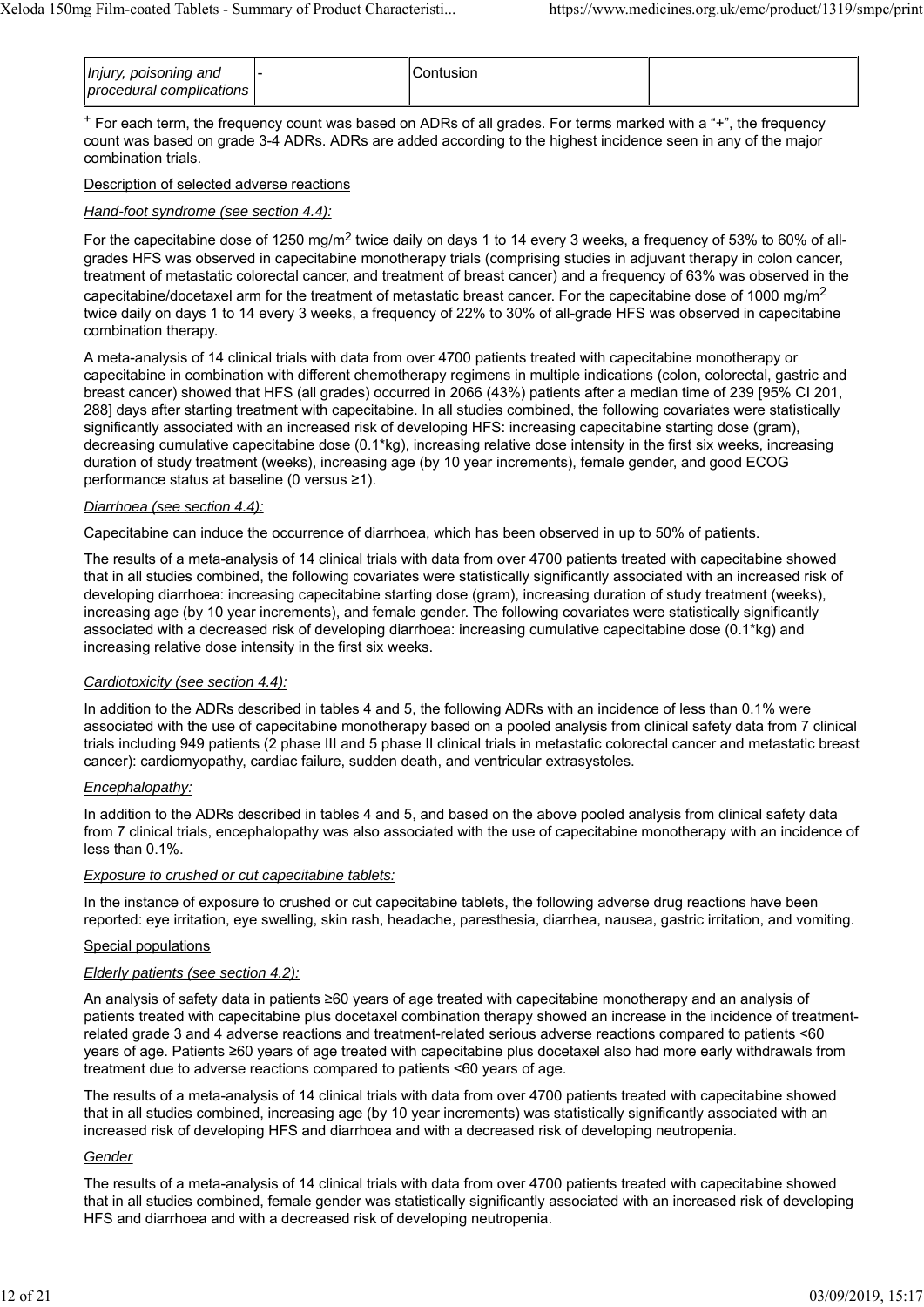### *Patients with renal impairment (see section 4.2, 4.4, and 5.2):*

An analysis of safety data in patients treated with capecitabine monotherapy (colorectal cancer) with baseline renal impairment showed an increase in the incidence of treatment-related grade 3 and 4 adverse reactions compared to patients with normal renal function (36% in patients without renal impairment n=268, vs. 41% in mild n=257 and 54% in moderate n=59, respectively) (see section 5.2). Patients with moderately impaired renal function show an increased rate of dose reduction (44%) vs. 33% and 32% in patients with no or mild renal impairment and an increase in early withdrawals from treatment (21% withdrawals during the first two cycles) vs. 5% and 8% in patients with no or mild renal impairment.

#### Reporting of suspected adverse reactions

Reporting suspected adverse reactions after authorisation of the medicinal product is important. It allows continued monitoring of the benefit/risk balance of the medicinal product. Healthcare professionals are asked to report any suspected adverse reactions (see details below).

### **United Kingdom**

### Yellow Card Scheme

Website: www.mhra.gov.uk/yellowcard or search for MHRA Yellow Card in the Google Play or Apple App Store

### **4.9 Overdose**

The manifestations of acute overdose include nausea, vomiting, diarrhoea, mucositis, gastrointestinal irritation and bleeding, and bone marrow depression. Medical management of overdose should include customary therapeutic and supportive medical interventions aimed at correcting the presenting clinical manifestations and preventing their possible complications.

# **5. Pharmacological properties**

#### **5.1 Pharmacodynamic properties**

#### Pharmacotherapeutic group: cytostatic (antimetabolite), ATC code: L01BC06

Capecitabine is a non-cytotoxic fluoropyrimidine carbamate, which functions as an orally administered precursor of the cytotoxic moiety 5-fluorouracil (5-FU). Capecitabine is activated via several enzymatic steps (see section 5.2). The enzyme involved in the final conversion to 5-FU, thymidine phosphorylase (ThyPase), is found in tumour tissues, but also in normal tissues, albeit usually at lower levels. In human cancer xenograft models capecitabine demonstrated a synergistic effect in combination with docetaxel, which may be related to the upregulation of thymidine phosphorylase by docetaxel.

There is evidence that the metabolism of 5-FU in the anabolic pathway blocks the methylation reaction of deoxyuridylic acid to thymidylic acid, thereby interfering with the synthesis of deoxyribonucleic acid (DNA). The incorporation of 5-FU also leads to inhibition of RNA and protein synthesis. Since DNA and RNA are essential for cell division and growth, the effect of 5-FU may be to create a thymidine deficiency that provokes unbalanced growth and death of a cell. The effects of DNA and RNA deprivation are most marked on those cells which proliferate more rapidly and which metabolise 5-FU at a more rapid rate.

### Colon and colorectal cancer:

### *Monotherapy with capecitabine in adjuvant colon cancer*

Data from one multicentre, randomised, controlled phase III clinical trial in patients with stage III (Dukes' C) colon cancer supports the use of capecitabine for the adjuvant treatment of patients with colon cancer (XACT Study; M66001). In this trial, 1987 patients were randomised to treatment with capecitabine (1250 mg/m<sup>2</sup> twice daily for 2 weeks followed by a 1-week rest period and given as 3-week cycles for 24 weeks) or 5-FU and leucovorin (Mayo Clinic regimen: 20 mg/m<sup>2</sup> leucovorin IV followed by 425 mg/m<sup>2</sup> intravenous bolus 5-FU, on days 1 to 5, every 28 days for 24 weeks). Capecitabine was at least equivalent to IV 5-FU/LV in disease-free survival in per protocol population (hazard ratio 0.92; 95% CI 0.80-1.06). In the all-randomised population, tests for difference of capecitabine vs 5-FU/LV in disease-free and overall survival showed hazard ratios of 0.88 (95% CI 0.77 – 1.01; p = 0.068) and 0.86 (95% CI 0.74 – 1.01; p = 0.060), respectively. The median follow up at the time of the analysis was 6.9 years. In a preplanned multivariate Cox analysis, superiority of capecitabine compared with bolus 5-FU/LV was demonstrated. The following factors were pre-specified in the statistical analysis plan for inclusion in the model: age, time from surgery to randomization, gender, CEA levels at baseline, lymph nodes at baseline, and country. In the all-randomised population, capecitabine was shown to be superior to 5FU/LV for disease-free survival (hazard ratio 0.849; 95% CI 0.739 - 0.976; p = 0.0212), as well as for overall survival (hazard ratio 0.828; 95% CI 0.705 - 0.971; p = 0.0203).

### *Combination therapy in adjuvant colon cancer*

Data from one multicentre, randomised, controlled phase 3 clinical trial in patients with stage III (Dukes' C) colon cancer supports the use of capecitabine in combination with oxaliplatin (XELOX) for the adjuvant treatment of patients with colon cancer (NO16968 study). In this trial, 944 patients were randomised to 3-week cycles for 24 weeks with capecitabine (1000 mg/m<sup>2</sup> twice daily for 2 weeks followed by a 1-week rest period) in combination with oxaliplatin (130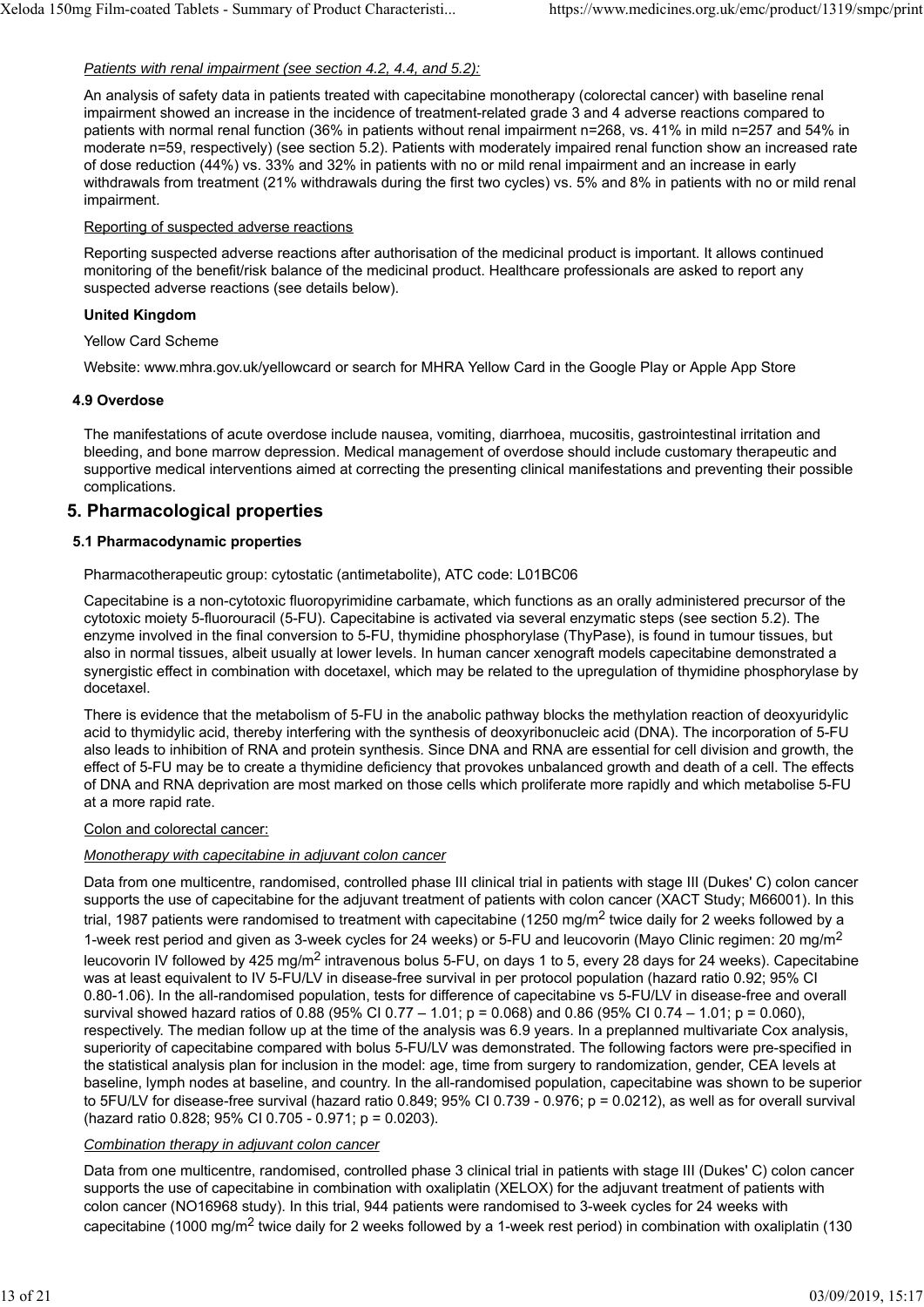mg/m<sup>2</sup> intravenous infusion over 2-hours on day 1 every 3 weeks); 942 patients were randomised to bolus 5-FU and leucovorin. In the primary analysis for DFS in the ITT population, XELOX was shown to be significantly superior to 5-FU/LV (HR=0.80, 95% CI=[0.69; 0.93]; p=0.0045). The 3 year DFS rate was 71% for XELOX versus 67% for 5-FU/LV. The analysis for the secondary endpoint of RFS supports these results with a HR of 0.78 (95% CI=[0.67; 0.92]; p=0.0024) for XELOX vs. 5-FU/LV. XELOX showed a trend towards superior OS with a HR of 0.87 (95% CI=[0.72; 1.05]; p=0.1486) which translates into a 13% reduction in risk of death. The 5 year OS rate was 78% for XELOX versus 74% for 5-FU/LV. The efficacy data is based on a median observation time of 59 months for OS and 57 months for DFS. The rate of withdrawal due to adverse events was higher in the XELOX combination therapy arm (21%) as compared with that of the 5-FU/LV monotherapy arm (9%) in the ITT population.

#### *Monotherapy with capecitabine in metastatic colorectal cancer*

Data from two identically-designed, multicentre, randomised, controlled phase III clinical trials (SO14695; SO14796) support the use of capecitabine for first line treatment of metastatic colorectal cancer. In these trials, 603 patients were randomised to treatment with capecitabine (1250 mg/m<sup>2</sup> twice daily for 2 weeks followed by a 1-week rest period and given as 3-week cycles). 604 patients were randomised to treatment with 5-FU and leucovorin (Mayo regimen: 20 mg/m<sup>2</sup> leucovorin intravenous followed by 425 mg/m<sup>2</sup> intravenous bolus 5-FU, on days 1 to 5, every 28 days). The overall objective response rates in the all-randomised population (investigator assessment) were 25.7% (capecitabine) vs. 16.7% (Mayo regimen); p <0.0002. The median time to progression was 140 days (capecitabine) vs. 144 days (Mayo regimen). Median survival was 392 days (capecitabine) vs. 391 days (Mayo regimen). Currently, no comparative data are available on capecitabine monotherapy in colorectal cancer in comparison with first line combination regimens.

#### *Combination therapy in first-line treatment of metastatic colorectal cancer*

Data from a multicentre, randomised, controlled phase III clinical study (NO16966) support the use of capecitabine in combination with oxaliplatin or in combination with oxaliplatin and bevacizumab for the first-line treatment of metastatic colorectal cancer. The study contained two parts: an initial 2-arm part in which 634 patients were randomised to two different treatment groups, including XELOX or FOLFOX-4, and a subsequent 2x2 factorial part in which 1401 patients were randomised to four different treatment groups, including XELOX plus placebo, FOLFOX-4 plus placebo, XELOX plus bevacizumab, and FOLFOX-4 plus bevacizumab. See table 6 for treatment regimens.

|                  | <b>Treatment</b>                                                                                                       | <b>Starting Dose</b>                    | <b>Schedule</b>                                                                         |
|------------------|------------------------------------------------------------------------------------------------------------------------|-----------------------------------------|-----------------------------------------------------------------------------------------|
| FOLFOX-4         | Oxaliplatin                                                                                                            | 85 mg/m <sup>2</sup> intravenous 2 hr   | Oxaliplatin on Day 1, every 2 weeks                                                     |
| or<br>FOLFOX-4 + | Leucovorin                                                                                                             | 200 mg/m <sup>2</sup> intravenous 2 hr  | Leucovorin on Days 1 and 2, every 2 weeks<br>5-fluorouracil intravenous bolus/infusion, |
| Bevacizumab      | 5-Fluorouracil<br>400 mg/m <sup>2</sup> intravenous<br>bolus, followed by 600 mg/<br>lm <sup>2</sup> intravenous 22 hr | each on Days 1 and 2, every 2 weeks     |                                                                                         |
|                  | Placebo or<br>Bevacizumab                                                                                              | 5 mg/kg intravenous 30-90<br>lmins      | Day 1, prior to FOLFOX-4, every 2 weeks                                                 |
| <b>XELOX</b>     | Oxaliplatin                                                                                                            | 130 mg/m <sup>2</sup> intravenous 2 hr  | Oxaliplatin on Day 1, every 3 weeks                                                     |
| or<br>XELOX+     | Capecitabine                                                                                                           | 1000 mg/m <sup>2</sup> oral twice daily | Capecitabine oral twice daily for 2 weeks<br>(followed by 1 week off- treatment)        |
| Bevacizumab      | Placebo or<br>Bevacizumab                                                                                              | lmins                                   | 7.5 mg/kg intravenous 30-90 Day 1, prior to XELOX, every 3 weeks                        |

Table 6 Treatment regimens in study NO16966 (mCRC)

5-Fluorouracil: intravenous bolus injection immediately after leucovorin

Non-inferiority of the XELOX-containing arms compared with the FOLFOX-4-containing arms in the overall comparison was demonstrated in terms of progression-free survival in the eligible patient population and the intent-to-treat population (see table 7). The results indicate that XELOX is equivalent to FOLFOX-4 in terms of overall survival (see table 7). A comparison of XELOX plus bevacizumab versus FOLFOX-4 plus bevacizumab was a pre-specified exploratory analysis. In this treatment subgroup comparison, XELOX plus bevacizumab was similar compared to FOLFOX-4 plus bevacizumab in terms of progression-free survival (hazard ratio 1.01; 97.5% CI 0.84 - 1.22). The median follow up at the time of the primary analyses in the intent-to-treat population was 1.5 years; data from analyses following an additional 1 year of follow up are also included in table 7. However, the on-treatment PFS analysis did not confirm the results of the general PFS and OS analysis: the hazard ratio of XELOX versus FOLFOX-4 was 1.24 with 97.5% CI 1.07 - 1.44. Although sensitivity analyses show that differences in regimen schedules and timing of tumor assessments impact the on-treatment PFS analysis, a full explanation for this result has not been found.

Table 7 Key efficacy results for the non-inferiority analysis of Study NO16966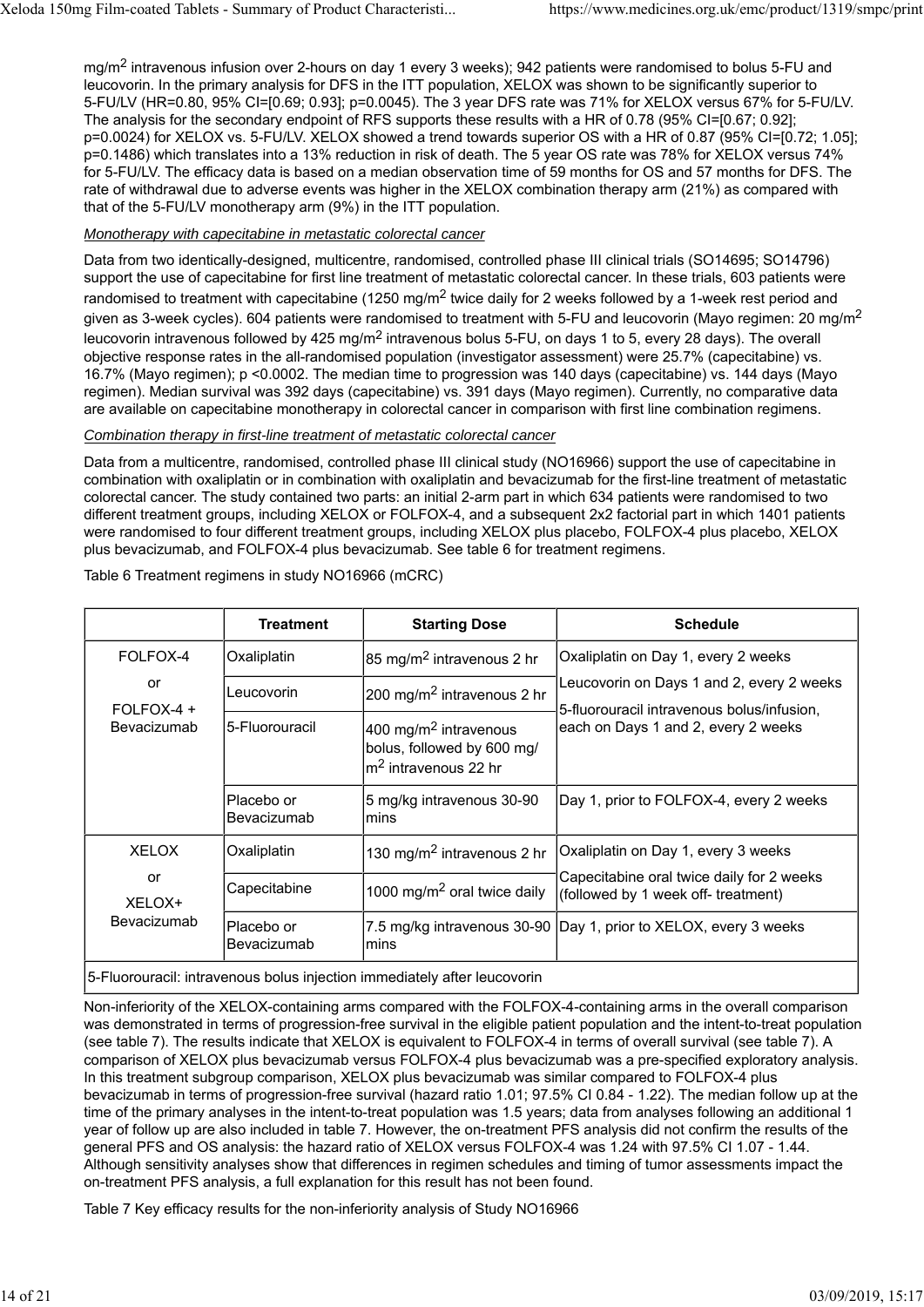| <b>PRIMARY ANALYSIS</b>                     |                                    |                                     |                       |  |  |
|---------------------------------------------|------------------------------------|-------------------------------------|-----------------------|--|--|
|                                             | XELOX/XELOX+P/ XELOX+BV            | FOLFOX-4/FOLFOX-4+P/<br>FOLFOX-4+BV |                       |  |  |
|                                             | (EPP*: N=967; ITT**: N=1017)       | (EPP*: N = 937; ITT**: N= 1017)     |                       |  |  |
|                                             |                                    | <b>HR</b>                           |                       |  |  |
| Population                                  | <b>Median Time to Event (Days)</b> |                                     | $(97.5\% \text{ Cl})$ |  |  |
| <b>Parameter: Progression-free Survival</b> |                                    |                                     |                       |  |  |
| EPP                                         | 241                                | 259                                 | 1.05(0.94; 1.18)      |  |  |
| <b>ITT</b>                                  | 244                                | 259                                 | 1.04(0.93; 1.16)      |  |  |
| <b>Parameter: Overall Survival</b>          |                                    |                                     |                       |  |  |
| <b>EPP</b>                                  | 577                                | 549                                 | 0.97(0.84; 1.14)      |  |  |
| <b>ITT</b>                                  | 581                                | 553                                 | 0.96(0.83; 1.12)      |  |  |
| <b>ADDITIONAL 1 YEAR OF FOLLOW UP</b>       |                                    |                                     |                       |  |  |
|                                             |                                    |                                     | <b>HR</b>             |  |  |
| Population                                  | <b>Median Time to Event (Days)</b> |                                     | $(97.5\% \text{ Cl})$ |  |  |
| <b>Parameter: Progression-free Survival</b> |                                    |                                     |                       |  |  |
| EPP                                         | 242                                | 259                                 | 1.02 (0.92; 1.14)     |  |  |
| <b>ITT</b>                                  | 244                                | 259                                 | 1.01(0.91; 1.12)      |  |  |
| <b>Parameter: Overall Survival</b>          |                                    |                                     |                       |  |  |
| <b>EPP</b>                                  | 600                                | 594                                 | 1.00 (0.88; 1.13)     |  |  |
| <b>ITT</b>                                  | 602                                | 596                                 | 0.99(0.88; 1.12)      |  |  |

\*EPP=eligible patient population; \*\*ITT=intent-to-treat population

In a randomised, controlled phase III study (CAIRO), the effect of using capecitabine at a starting dose of 1000 mg/m<sup>2</sup> for 2 weeks every 3 weeks in combination with irinotecan for the first-line treatment of patients with metastatic colorectal cancer was studied. 820 Patients were randomised to receive either sequential treatment (n=410) or combination treatment (n=410). Sequential treatment consisted of first-line capecitabine (1250 mg/m<sup>2</sup> twice daily for 14 days), second-line irinotecan (350 mg/m<sup>2</sup> on day 1), and third-line combination of capecitabine (1000 mg/m<sup>2</sup> twice daily for 14 days) with oxaliplatin (130 mg/m<sup>2</sup> on day 1). Combination treatment consisted of first-line capecitabine (1000 mg/m<sup>2</sup> twice daily for 14 days) combined with irinotecan (250 mg /m2 on day 1) (XELIRI) and second-line capecitabine (1000 mg/m<sup>2</sup> twice daily for 14 days) plus oxaliplatin (130 mg/m2 on day 1). All treatment cycles were administered at intervals of 3 weeks. In first-line treatment the median progression-free survival in the intent-to-treat population was 5.8 months (95%CI 5.1 - 6.2 months) for capecitabine monotherapy and 7.8 months (95%CI 7.0 - 8.3 months; p=0.0002) for XELIRI. However this was associated with an increased incidence of gastrointestinal toxicity and neutropenia during first-line treatment with XELIRI (26% and 11% for XELIRI and first line capecitabine respectively).

The XELIRI has been compared with 5-FU + irinotecan (FOLFIRI) in three randomised studies in patients with metastatic colorectal cancer. The XELIRI regimens included capecitabine 1000 mg/m2 twice daily on days 1 to 14 of a three-week cycle combined with irinotecan 250 mg/m2 on day1. In the largest study (BICC-C), patients were randomised to receive either open label FOLFIRI (n=144), bolus 5-FU (mIFL) (n=145) or XELIRI (n=141) and were additionally randomised to receive either double-blind treatment with celecoxib or placebo. Median PFS was 7.6 months for FOLFIRI, 5.9 months for mIFL (p=0.004) for the comparison with FOLFIRI), and 5.8 months for XELIRI (p=0.015). Median OS was 23.1 months for FOLFIRI, 17.6 months for mIFL (p=0.09), and 18.9 months for XELIRI (p=0.27). Patients treated with XELIRI experienced excessive gastrointestinal toxicity compared with FOLFIRI (diarrhoea 48% and 14% for XELIRI and FOLFIRI respectively).

In the EORTC study patients were randomised to receive either open label FOLFIRI (n=41) or XELIRI (n=44) with additional randomisation to either double-blind treatment with celecoxib or placebo. Median PFS and overall survival (OS) times were shorter for XELIRI versus FOLFIRI (PFS 5.9 versus 9.6 months and OS 14.8 versus 19.9 months), in addition to which excessive rates of diarrhoea were reported in patients receiving the XELIRI regimen (41% XELIRI, 5.1% FOLFIRI).

In the study published by Skof et al, patients were randomised to receive either FOLFIRI or XELIRI . Overall response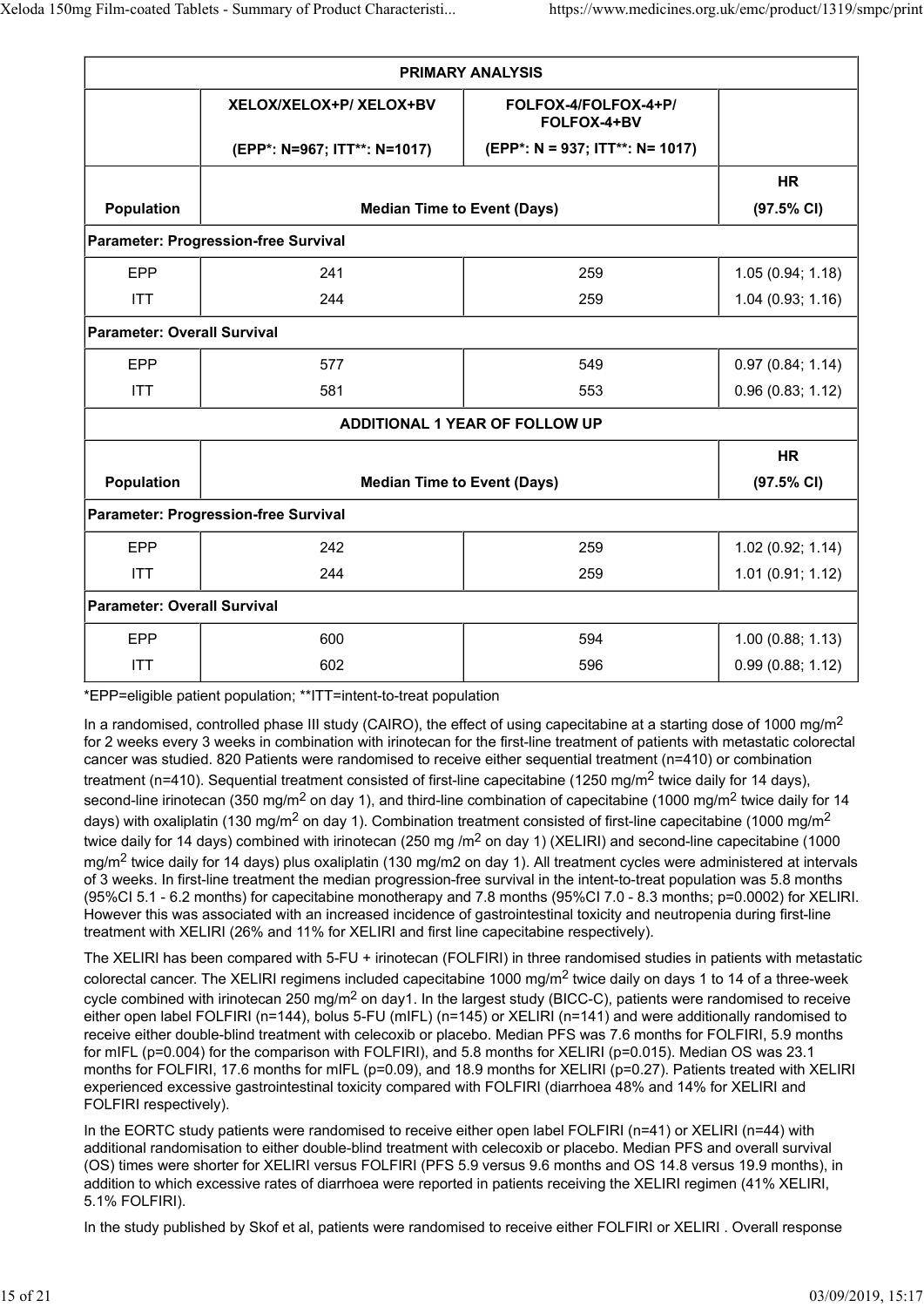rate was 49% in the XELIRI and 48% in the FOLFIRI arm (p=0.76). At the end of treatment, 37% of patients in the XELIRI and 26% of patients in the FOLFIRI arm were without evidence of the disease (p=0.56). Toxcity was similar between treatments with the exception of neutropenia reported more commonly in patients treated with FOLFIRI.

Montagnani et al used the results from the above three studies to provide an overall analysis of randomised studies comparing FOLFIRI and XELIRI treatment regimens in the treatment of mCRC. A significant reduction in the risk of progression was associated with FOLFIRI (HR, 0.76; 95%CI, 0.62-0.95; P <0.01), a result partly due to poor tolerance to the XELIRI regimens used.

Data from a randomised clinical study (Souglakos et al. 2012) comparing FOLFIRI + bevacizumab with XELIRI + bevacizumab showed no significant differences in PFS or OS between treatments. Patients were randomised to receive either FOLFIRI plus bevacizumab (Arm-A, n=167) or XELIRI plus bevacizumab (Arm-B, n-166). For Arm B, the XELIRI regimen used capecitabine 1000 mg/m<sup>2</sup> twice daily for 14 days + irinotecan 250 mg/m<sup>2</sup> on day 1. Median progressionfree survival (PFS) was 10.0 and 8.9 months; p=0.64, overall survival 25.7 and 27.5 months; p=0.55 and response rates 45.5 and 39.8%; p=0.32 for FOLFIRI-Bev and XELIRI-Bev, respectively. Patients treated with XELIRI + bevacizumab reported a significantly higher incidence of diarrhoea, febrile neutropenia and hand-foot skin reactions than patients treated with FOLFIRI + bevacizumab with significantly increased treatment delays, dose reductions and treatment discontinuations.

Data from a multicentre, randomised, controlled phase II study (AIO KRK 0604) supports the use of capecitabine at a starting dose of 800 mg/m<sup>2</sup> for 2 weeks every 3 weeks in combination with irinotecan and bevacizumab for the first-line treatment of patients with metastatic colorectal cancer. 120 Patients were randomised to a modified XELIRI regimen with capecitabine 800 mg/m<sup>2</sup> twice daily for two weeks followed by a 7-day rest period), irinotecan (200 mg/m<sup>2</sup> as a 30 minute infusion on day 1 every 3 weeks), and bevacizumab (7.5 mg/kg as a 30 to 90 minute infusion on day 1 every 3 weeks ; 127 patients were randomised to treatment with capecitabine (1000 mg/m<sup>2</sup> twice daily for two weeks followed by a 7-day rest period), oxaliplatin (130 mg/m<sup>2</sup> as a 2 hour infusion on day 1 every 3 weeks), and bevacizumab (7.5 mg/kg as a 30 to 90 minute infusion on day 1 every 3 weeks). Following a mean duration of follow-up for the study population of 26.2 months, treatment responses were as shown below:

|                                                 | XELOX + bevacizumab | <b>Modified XELIRI+</b><br>bevacizumab | <b>Hazard ratio</b><br>95% CI |  |  |  |
|-------------------------------------------------|---------------------|----------------------------------------|-------------------------------|--|--|--|
|                                                 | $(ITT: N=127)$      | $(1TT: N= 120)$                        | P value                       |  |  |  |
| <b>Progression-free Survival after 6 months</b> |                     |                                        |                               |  |  |  |
| ITT                                             | 76%                 | 84%                                    |                               |  |  |  |
| 95% CI                                          | $69 - 84%$          | 77 - 90%                               |                               |  |  |  |
| <b>Median progression free survival</b>         |                     |                                        |                               |  |  |  |
| ITT                                             | 10.4 months         | 12.1 months                            | 0.93                          |  |  |  |
| 95% CI                                          | $9.0 - 12.0$        | $10.8 - 13.2$                          | $0.82 - 1.07$                 |  |  |  |
|                                                 |                     |                                        | $P = 0.30$                    |  |  |  |
| <b>Median overall survival</b>                  |                     |                                        |                               |  |  |  |
| ITT                                             | 24.4 months         | 25.5 months                            | 0.90                          |  |  |  |
| 95% CI                                          | $19.3 - 30.7$       | $21.0 - 31.0$                          | $0.68 - 1.19$                 |  |  |  |
|                                                 |                     |                                        | $P = 0.45$                    |  |  |  |

Table 8 Key efficacy results for AIO KRK study

*Combination therapy in second-line treatment of metastatic colorectal cancer*

Data from a multicentre, randomised, controlled phase III clinical study (NO16967) support the use of capecitabine in combination with oxaliplatin for the second-line treatment of metastastic colorectal cancer. In this trial, 627 patients with metastatic colorectal carcinoma who have received prior treatment with irinotecan in combination with a fluoropyrimidine regimen as first line therapy were randomised to treatment with XELOX or FOLFOX-4. For the dosing schedule of XELOX and FOLFOX-4 (without addition of placebo or bevacizumab), refer to table 6. XELOX was demonstrated to be non-inferior to FOLFOX-4 in terms of progression-free survival in the per-protocol population and intent-to-treat population (see table 9). The results indicate that XELOX is equivalent to FOLFOX-4 in terms of overall survival (see table 9). The median follow up at the time of the primary analyses in the intent-to-treat population was 2.1 years; data from analyses following an additional 6 months of follow up are also included in table 9.

Table 9 Key efficacy results for the non-inferiority analysis of Study NO16967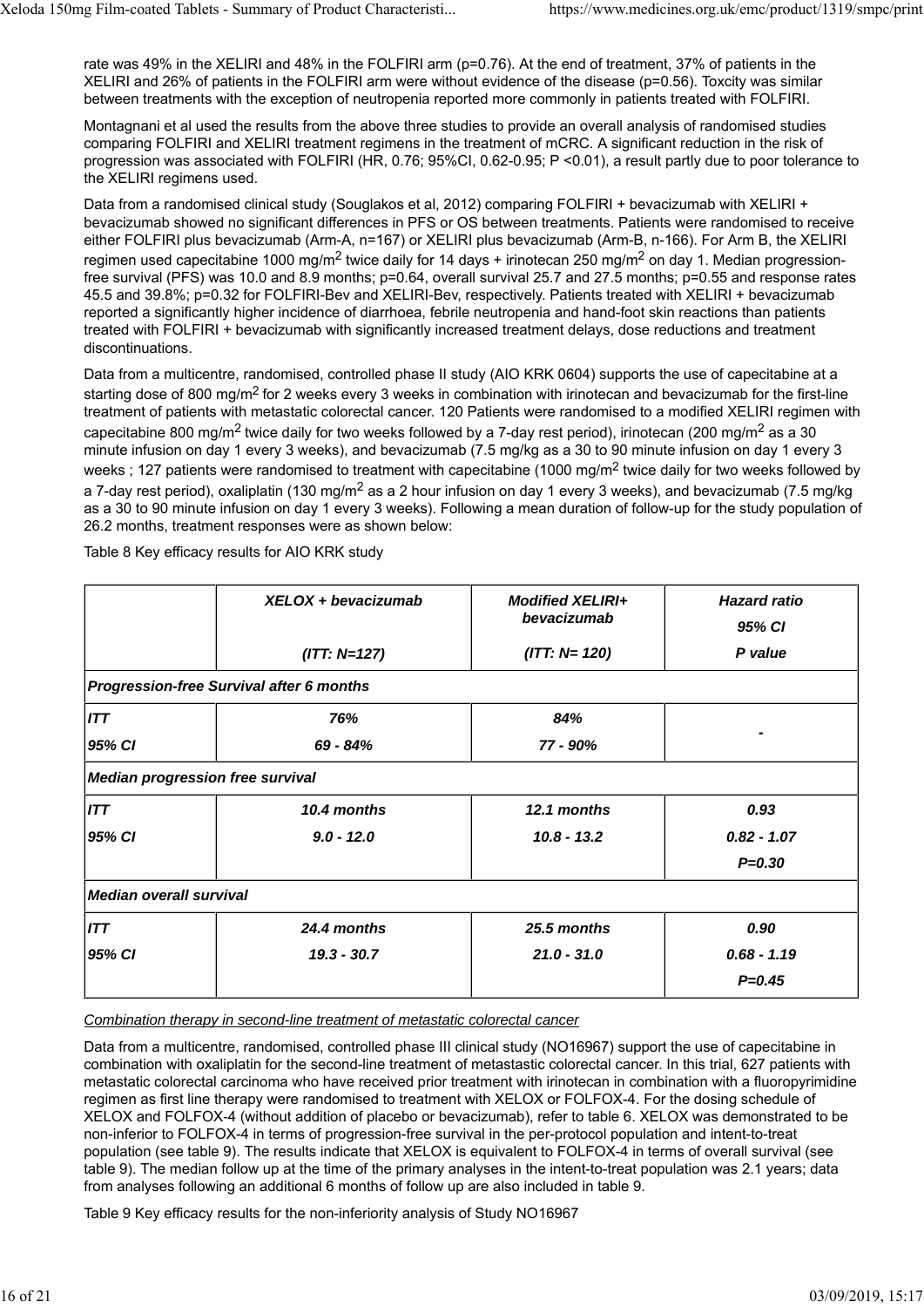| <b>PRIMARY ANALYSIS</b>                     |                                    |                                |                   |  |  |
|---------------------------------------------|------------------------------------|--------------------------------|-------------------|--|--|
|                                             | <b>XELOX</b>                       | <b>FOLFOX-4</b>                |                   |  |  |
|                                             | (PPP*: N=251; ITT**: N=313)        | (PPP*: N = 252; ITT**: N= 314) |                   |  |  |
|                                             |                                    |                                | <b>HR</b>         |  |  |
| Population                                  | <b>Median Time to Event (Days)</b> |                                | (95% CI)          |  |  |
| Parameter: Progression-free Survival        |                                    |                                |                   |  |  |
| <b>PPP</b>                                  | 154                                | 168                            | 1.03 (0.87; 1.24) |  |  |
| <b>ITT</b>                                  | 144                                | 146                            | 0.97(0.83; 1.14)  |  |  |
| <b>Parameter: Overall Survival</b>          |                                    |                                |                   |  |  |
| <b>PPP</b>                                  | 388                                | 401                            | 1.07 (0.88; 1.31) |  |  |
| <b>ITT</b>                                  | 363                                | 382                            | 1.03 (0.87; 1.23) |  |  |
| <b>ADDITIONAL 6 MONTHS OF FOLLOW UP</b>     |                                    |                                |                   |  |  |
|                                             |                                    |                                | <b>HR</b>         |  |  |
| Population                                  | <b>Median Time to Event (Days)</b> |                                | (95% CI)          |  |  |
| <b>Parameter: Progression-free Survival</b> |                                    |                                |                   |  |  |
| <b>PPP</b>                                  | 154                                | 166                            | 1.04 (0.87; 1.24) |  |  |
| <b>ITT</b>                                  | 143                                | 146                            | 0.97(0.83; 1.14)  |  |  |
| <b>Parameter: Overall Survival</b>          |                                    |                                |                   |  |  |
| <b>PPP</b>                                  | 393                                | 402                            | 1.05 (0.88; 1.27) |  |  |
| <b>ITT</b>                                  | 363                                | 382                            | 1.02 (0.86; 1.21) |  |  |

\*PPP=per-protocol population; \*\*ITT=intent-to-treat population

### Advanced gastric cancer:

Data from a multicentre, randomised, controlled phase III clinical trial in patients with advanced gastric cancer supports the use of capecitabine for the first-line treatment of advanced gastric cancer (ML17032). In this trial, 160 patients were randomised to treatment with capecitabine (1000 mg/m<sup>2</sup> twice daily for 2 weeks followed by a 7-day rest period) and cisplatin (80 mg/m<sup>2</sup> as a 2-hour infusion every 3 weeks). A total of 156 patients were randomised to treatment with 5-FU (800 mg/m<sup>2</sup> per day, continuous infusion on days 1 to 5 every 3 weeks) and cisplatin (80 mg/m<sup>2</sup> as a 2-hour infusion on day 1, every 3 weeks). Capecitabine in combination with cisplatin was non-inferior to 5-FU in combination with cisplatin in terms of progression-free survival in the per protocol analysis (hazard ratio 0.81; 95% CI 0.63 - 1.04). The median progression-free survival was 5.6 months (capecitabine + cisplatin) versus 5.0 months (5-FU + cisplatin). The hazard ratio for duration of survival (overall survival) was similar to the hazard ratio for progression-free survival (hazard ratio 0.85; 95% CI 0.64 - 1.13). The median duration of survival was 10.5 months (capecitabine + cisplatin) versus 9.3 months (5-FU + cisplatin).

Data from a randomised multicentre, phase III study comparing capecitabine to 5-FU and oxaliplatin to cisplatin in patients with advanced gastric cancer supports the use of capecitabine for the first-line treatment of advanced gastric cancer (REAL-2). In this trial, 1002 patients were randomised in a 2x2 factorial design to one of the following 4 arms:

- ECF: epirubicin (50 mg/ m<sup>2</sup> as a bolus on day 1 every 3 weeks), cisplatin (60 mg/m<sup>2</sup> as a two hour infusion on day 1 every 3 weeks) and 5-FU (200 mg/m<sup>2</sup> daily given by continuous infusion via a central line).

- ECX: epirubicin (50 mg/m<sup>2</sup> as a bolus on day 1 every 3 weeks), cisplatin (60 mg/m<sup>2</sup> as a two hour infusion on day 1 every 3 weeks), and capecitabine (625 mg/m<sup>2</sup> twice daily continuously).

- EOF: epirubicin (50 mg/m<sup>2</sup> as a bolus on day 1 every 3 weeks), oxaliplatin (130 mg/m<sup>2</sup> given as a 2 hour infusion on day 1 every three weeks), and 5-FU (200 mg/m2 daily given by continuous infusion via a central line).

- EOX: epirubicin (50 mg/m<sup>2</sup> as a bolus on day 1 every 3 weeks), oxaliplatin (130 mg/m<sup>2</sup> given as a 2 hour infusion on day 1 every three weeks), and capecitabine (625 mg/m2 twice daily continuously).

The primary efficacy analyses in the per protocol population demonstrated non-inferiority in overall survival for capecitabine- vs 5-FU-based regimens (hazard ratio 0.86; 95% CI 0.8 - 0.99) and for oxaliplatin- vs cisplatin-based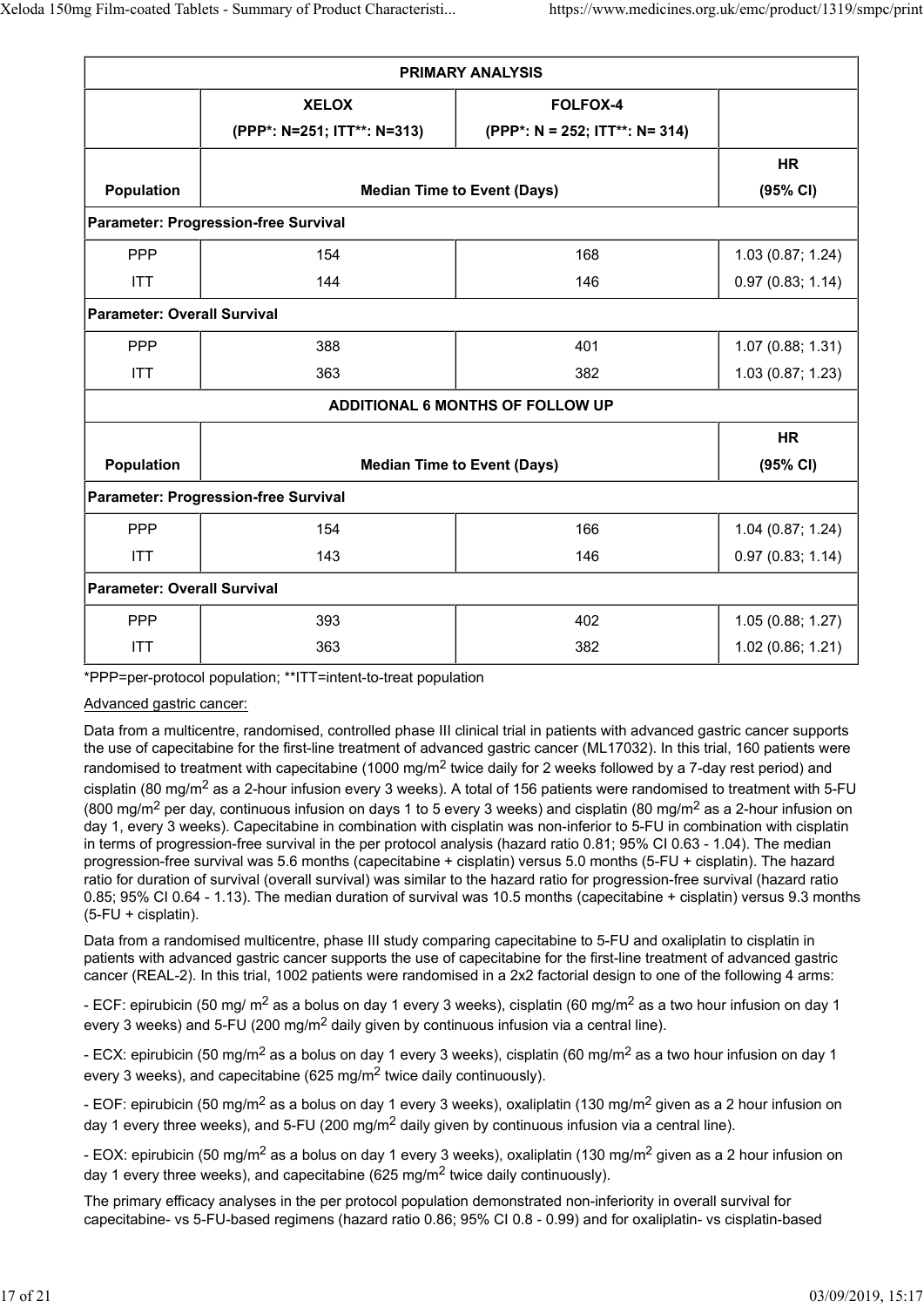regimens (hazard ratio 0.92; 95% CI 0.80 - 1.1). The median overall survival was 10.9 months in capecitabine-based regimens and 9.6 months in 5-FU based regimens. The median overall survival was 10.0 months in cisplatin-based regimens and 10.4 months in oxaliplatin-based regimens.

Capecitabine has also been used in combination with oxaliplatin for the treatment of advanced gastric cancer. Studies with capecitabine monotherapy indicate that capecitabine has activity in advanced gastric cancer.

#### Colon, colorectal and advanced gastric cancer: meta-analysis

A meta-analysis of six clinical trials (studies SO14695, SO14796, M66001, NO16966, NO16967, M17032) supports capecitabine replacing 5-FU in mono- and combination treatment in gastrointestinal cancer. The pooled analysis includes 3097 patients treated with capecitabine-containing regimens and 3074 patients treated with 5-FU-containing regimens. Median overall survival time was 703 days (95% CI: 671; 745) in patients treated with capecitabine-containing regimens and 683 days (95% CI: 646; 715) in patients treated with 5-FU-containing regimens. The hazard ratio for overall survival was 0.94 (95% CI: 0.89; 1.00, p=0.0489) indicating that capecitabine-containing regimens are non-inferior to 5-FUcontaining regimens.

#### Breast cancer:

#### *Combination therapy with capecitabine and docetaxel in locally advanced or metastatic breast cancer*

Data from one multicentre, randomised, controlled phase III clinical trial support the use of capecitabine in combination with docetaxel for treatment of patients with locally advanced or metastatic breast cancer after failure of cytotoxic chemotherapy, including an anthracycline. In this trial, 255 patients were randomised to treatment with capecitabine (1250 mg/m<sup>2</sup> twice daily for 2 weeks followed by 1-week rest period and docetaxel 75 mg/m<sup>2</sup> as a 1 hour intravenous infusion every 3 weeks). 256 patients were randomised to treatment with docetaxel alone (100 mg/m<sup>2</sup> as a 1 hour intravenous infusion every 3 weeks). Survival was superior in the capecitabine + docetaxel combination arm (p=0.0126). Median survival was 442 days (capecitabine + docetaxel) vs. 352 days (docetaxel alone). The overall objective response rates in the all-randomised population (investigator assessment) were 41.6% (capecitabine + docetaxel) vs. 29.7% (docetaxel alone);  $p = 0.0058$ . Time to progressive disease was superior in the capecitabine + docetaxel combination arm (p<0.0001). The median time to progression was 186 days (capecitabine + docetaxel) vs. 128 days (docetaxel alone).

#### *Monotherapy with capecitabine after failure of taxanes, anthracycline containing chemotherapy, and for whom anthracycline therapy is not indicated*

Data from two multicentre phase II clinical trials support the use of capecitabine monotherapy for treatment of patients after failure of taxanes and an anthracycline-containing chemotherapy regimen or for whom further anthracycline therapy is not indicated. In these trials, a total of 236 patients were treated with capecitabine (1250 mg/m<sup>2</sup> twice daily for 2 weeks followed by 1-week rest period). The overall objective response rates (investigator assessment) were 20% (first trial) and 25% (second trial). The median time to progression was 93 and 98 days. Median survival was 384 and 373 days.

### All indications:

A meta-analysis of 14 clinical trials with data from over 4700 patients treated with capecitabine monotherapy or capecitabine in combination with different chemotherapy regimens in multiple indications (colon, colorectal, gastric and breast cancer) showed that patients on capecitabine who developed hand-foot syndrome (HFS) had a longer overall survival compared to patients who did not develop HFS: median overall survival 1100 days (95% CI 1007;1200) vs 691 days (95% CI 638;754) with a hazard ratio of 0.61 (95% CI 0.56; 0.66).

### Paediatric population:

The European Medicines Agency has waived the obligation to conduct studies with Xeloda in all subsets of the paediatric population in adenocarcinoma of the colon and rectum, gastric adenocarcinoma and breast carcinoma (see section 4.2 for information on paediatric use).

### **5.2 Pharmacokinetic properties**

The pharmacokinetics of capecitabine have been evaluated over a dose range of 502-3514 mg/m<sup>2</sup>/day. The parameters of capecitabine, 5'-deoxy-5-fluorocytidine (5'-DFCR) and 5'-deoxy-5-fluorouridine (5'-DFUR) measured on days 1 and 14 were similar. The AUC of 5-FU was 30%-35% higher on day 14. Capecitabine dose reduction decreases systemic exposure to 5-FU more than dose-proportionally, due to non-linear pharmacokinetics for the active metabolite.

#### **Absorption**

After oral administration, capecitabine is rapidly and extensively absorbed, followed by extensive conversion to the metabolites, 5'-DFCR and 5'-DFUR. Administration with food decreases the rate of capecitabine absorption, but only results in a minor effect on the AUC of 5'-DFUR, and on the AUC of the subsequent metabolite 5-FU. At the dose of 1250 mg/m<sup>2</sup> on day 14 with administration after food intake, the peak plasma concentrations (C<sub>max</sub> in µg/ml) for capecitabine, 5'-DFCR, 5'-DFUR, 5-FU and FBAL were 4.67, 3.05, 12.1, 0.95 and 5.46 respectively. The time to peak plasma concentrations (T<sub>max</sub> in hours) were 1.50, 2.00, 2.00, 2.00 and 3.34. The AUC<sub>0-∞</sub> values in μg**'**h/ml were 7.75, 7.24, 24.6, 2.03 and 36.3.

#### **Distribution**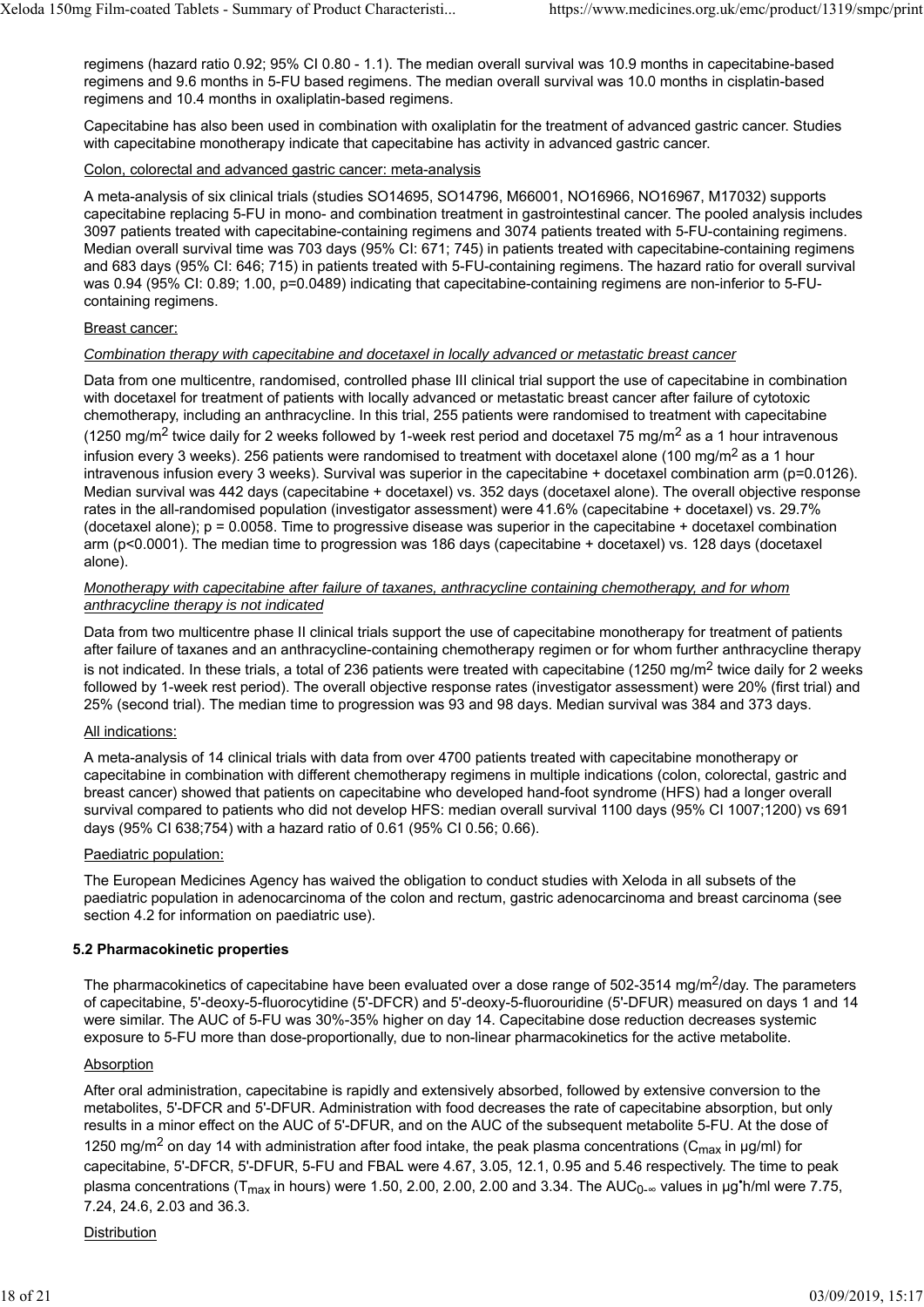*In vitro* human plasma studies have determined that capecitabine, 5'-DFCR, 5'-DFUR and 5-FU are 54%, 10%, 62% and 10% protein bound, mainly to albumin.

### Biotransformation

Capecitabine is first metabolised by hepatic carboxylesterase to 5'-DFCR, which is then converted to 5'-DFUR by cytidine deaminase, principally located in the liver and tumour tissues. Further catalytic activation of 5'-DFUR then occurs by thymidine phosphorylase (ThyPase). The enzymes involved in the catalytic activation are found in tumour tissues but also in normal tissues, albeit usually at lower levels. The sequential enzymatic biotransformation of capecitabine to 5-FU leads to higher concentrations within tumour tissues. In the case of colorectal tumours, 5-FU generation appears to be in large part localised in tumour stromal cells. Following oral administration of capecitabine to patients with colorectal cancer, the ratio of 5-FU concentration in colorectal tumours to adjacent tissues was 3.2 (ranged from 0.9 to 8.0). The ratio of 5-FU concentration in tumour to plasma was 21.4 (ranged from 3.9 to 59.9, n=8) whereas the ratio in healthy tissues to plasma was 8.9 (ranged from 3.0 to 25.8, n=8). Thymidine phosphorylase activity was measured and found to be 4 times greater in primary colorectal tumour than in adjacent normal tissue. According to immunohistochemical studies, thymidine phosphorylase appears to be in large part localised in tumour stromal cells.

5-FU is further catabolised by the enzyme dihydropyrimidine dehydrogenase (DPD) to the much less toxic dihydro-5-fluorouracil (FUH2). Dihydropyrimidinase cleaves the pyrimidine ring to yield 5-fluoro-ureidopropionic acid (FUPA). Finally, β-ureido-propionase cleaves FUPA to α-fluoro-β-alanine (FBAL) which is cleared in the urine. Dihydropyrimidine dehydrogenase (DPD) activity is the rate limiting step. Deficiency of DPD may lead to increased toxicity of capecitabine (see section 4.3 and 4.4).

#### Elimination

The elimination half-life ( $t_{1/2}$  in hours) of capecitabine, 5'-DFCR, 5'-DFUR, 5-FU and FBAL were 0.85, 1.11, 0.66, 0.76 and 3.23 respectively. Capecitabine and its metabolites are predominantly excreted in urine; 95.5% of administered capecitabine dose is recovered in urine. Faecal excretion is minimal (2.6%). The major metabolite excreted in urine is FBAL, which represents 57% of the administered dose. About 3% of the administered dose is excreted in urine unchanged

#### Combination therapy

Phase I studies evaluating the effect of capecitabine on the pharmacokinetics of either docetaxel or paclitaxel and vice versa showed no effect by capecitabine on the pharmacokinetics of docetaxel or paclitaxel ( $C_{\text{max}}$  and AUC) and no effect by docetaxel or paclitaxel on the pharmacokinetics of 5'-DFUR.

#### Pharmacokinetics in special populations

A population pharmacokinetic analysis was carried out after capecitabine treatment of 505 patients with colorectal cancer dosed at 1250 mg/m2 twice daily. Gender, presence or absence of liver metastasis at baseline, Karnofsky Performance Status, total bilirubin, serum albumin, ASAT and ALAT had no statistically significant effect on the pharmacokinetics of 5'-DFUR, 5-FU and FBAL.

*Patients with hepatic impairment due to liver metastases:* According to a pharmacokinetic study in cancer patients with mild to moderate liver impairment due to liver metastases, the bioavailability of capecitabine and exposure to 5-FU may increase compared to patients with no liver impairment. There are no pharmacokinetic data on patients with severe hepatic impairment.

*Patients with renal impairment:* Based on a pharmacokinetic study in cancer patients with mild to severe renal impairment, there is no evidence for an effect of creatinine clearance on the pharmacokinetics of intact drug and 5-FU. Creatinine clearance was found to influence the systemic exposure to 5'-DFUR (35% increase in AUC when creatinine clearance decreases by 50%) and to FBAL (114% increase in AUC when creatinine clearance decreases by 50%). FBAL is a metabolite without antiproliferative activity.

*Elderly:* Based on the population pharmacokinetic analysis, which included patients with a wide range of ages (27 to 86 years) and included 234 (46%) patients greater or equal to 65, age has no influence on the pharmacokinetics of 5'-DFUR and 5-FU. The AUC of FBAL increased with age (20% increase in age results in a 15% increase in the AUC of FBAL). This increase is likely due to a change in renal function.

*Ethnic factors:* Following oral administration of 825 mg/m2 capecitabine twice daily for 14 days, Japanese patients (n=18) had about 36% lower C<sub>max</sub> and 24% lower AUC for capecitabine than Caucasian patients (n=22). Japanese patients had also about 25% lower C<sub>max</sub> and 34% lower AUC for FBAL than Caucasian patients. The clinical relevance of these differences is unknown. No significant differences occurred in the exposure to other metabolites (5'-DFCR, 5'- DFUR, and 5-FU).

### **5.3 Preclinical safety data**

In repeat-dose toxicity studies, daily oral administration of capecitabine to cynomolgus monkeys and mice produced toxic effects on the gastrointestinal, lymphoid and haemopoietic systems, typical for fluoropyrimidines. These toxicities were reversible. Skin toxicity, characterised by degenerative/regressive changes, was observed with capecitabine. Capecitabine was devoid of hepatic and CNS toxicities. Cardiovascular toxicity (e.g. PR- and QT-interval prolongation) was detectable in cynomolgus monkeys after intravenous administration (100 mg/kg) but not after repeated oral dosing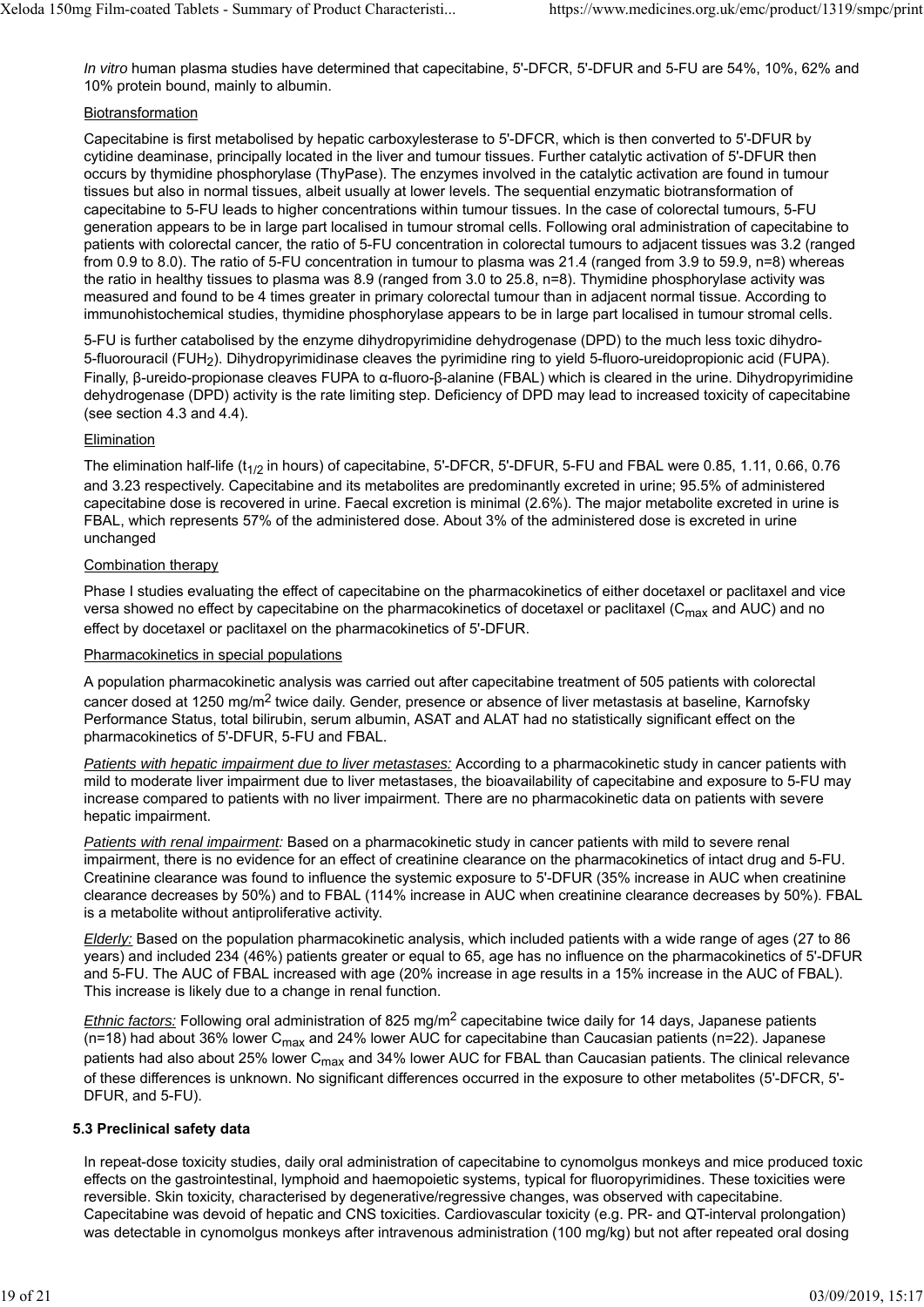### $(1379 \text{ ma/m}^2/\text{day})$ .

A two-year mouse carcinogenicity study produced no evidence of carcinogenicity by capecitabine.

During standard fertility studies, impairment of fertility was observed in female mice receiving capecitabine; however, this effect was reversible after a drug-free period. In addition, during a 13-week study, atrophic and degenerative changes occurred in reproductive organs of male mice; however these effects were reversible after a drug-free period (see section 4.6).

In embryotoxicity and teratogenicity studies in mice, dose-related increases in foetal resorption and teratogenicity were observed. In monkeys, abortion and embryolethality were observed at high doses, but there was no evidence of teratogenicity.

Capecitabine was not mutagenic *in vitro* to bacteria (Ames test) or mammalian cells (Chinese hamster V79/HPRT gene mutation assay). However, similar to other nucleoside analogues (ie, 5-FU), capecitabine was clastogenic in human lymphocytes (*in vitro*) and a positive trend occurred in mouse bone marrow micronucleus tests (*in vivo*).

### **6. Pharmaceutical particulars**

#### **6.1 List of excipients**

*Tablet core:* anhydrous lactose, croscarmellose sodium, hypromellose (3 mPa.s),

microcrystalline cellulose,

magnesium stearate.

*Tablet coating:*

hypromellose,

titanium dioxide (E171),

yellow iron oxide (E172),

red iron oxide (E172),

talc.

### **6.2 Incompatibilities**

Not applicable.

### **6.3 Shelf life**

3 years.

### **6.4 Special precautions for storage**

Do not store above 30°C.

### **6.5 Nature and contents of container**

PVC/PVDC blisters

Xeloda 150 mg film-coated tablets

Pack size of 60 film-coated tablets (6 blisters of 10 tablets)

Xeloda 500 mg film-coated tablets

Pack size of 120 film-coated tablets (12 blisters of 10 tablets)

### **6.6 Special precautions for disposal and other handling**

Procedures for safe handling of cytotoxic drugs should be followed.

### **7. Marketing authorisation holder**

Roche Registration GmbH Emil-Barell-Strasse 1

79639 Grenzach-Wyhlen